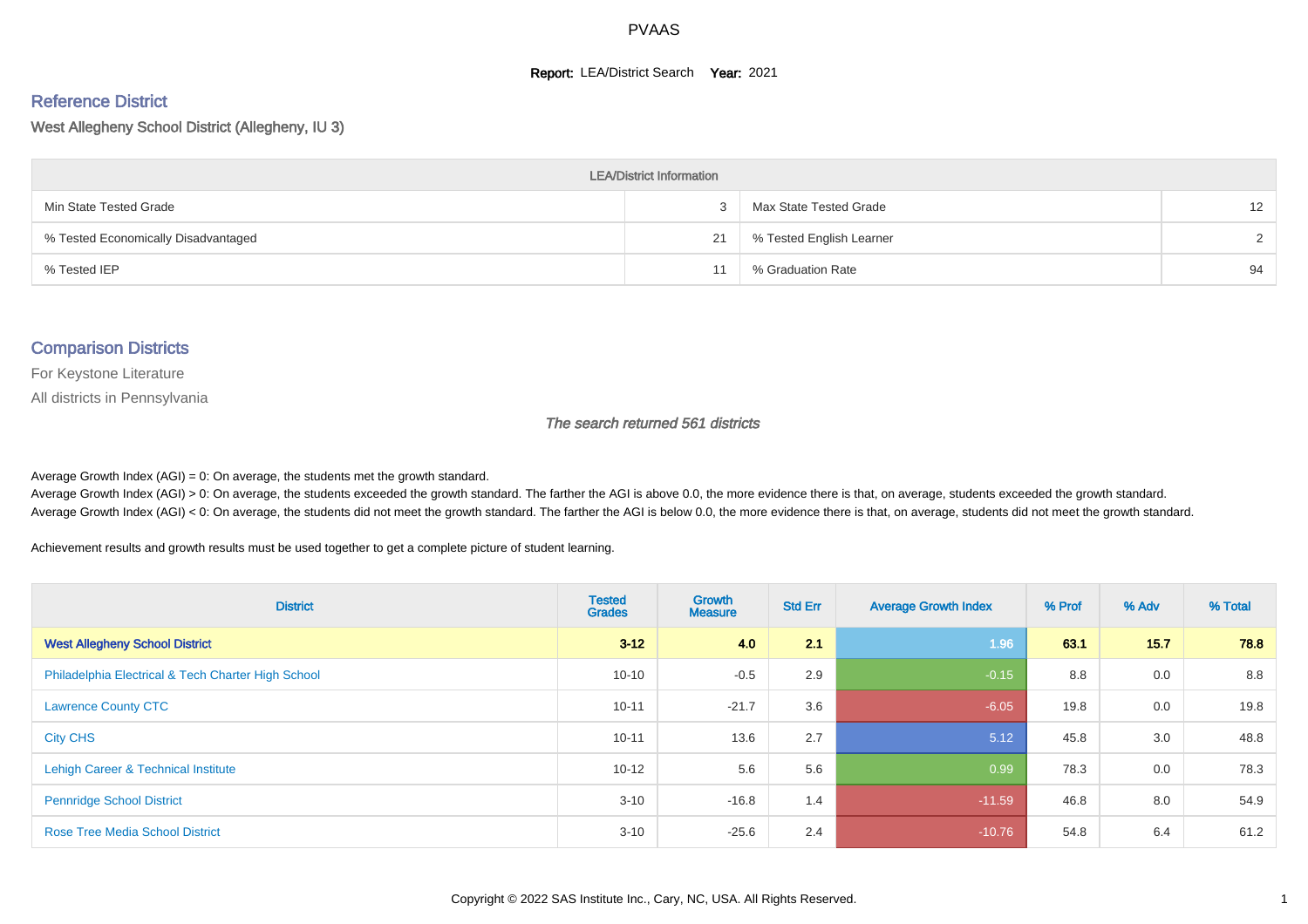| <b>District</b>                                   | <b>Tested</b><br><b>Grades</b> | <b>Growth</b><br><b>Measure</b> | <b>Std Err</b> | <b>Average Growth Index</b> | % Prof | % Adv   | % Total |
|---------------------------------------------------|--------------------------------|---------------------------------|----------------|-----------------------------|--------|---------|---------|
| <b>West Allegheny School District</b>             | $3 - 12$                       | 4.0                             | 2.1            | 1.96                        | 63.1   | 15.7    | 78.8    |
| <b>Shikellamy School District</b>                 | $3 - 10$                       | $-22.3$                         | 2.5            | $-8.92$                     | 33.3   | 6.1     | 39.5    |
| Lackawanna Trail School District                  | $3 - 10$                       | $-21.7$                         | 3.5            | $-6.20$                     | 38.5   | 1.5     | 40.0    |
| <b>Abington School District</b>                   | $3 - 10$                       | $-11.5$                         | 1.9            | $-6.00$                     | 56.2   | 11.6    | 67.8    |
| <b>Avonworth School District</b>                  | $3 - 10$                       | $-12.6$                         | 3.1            | $-4.01$                     | 59.8   | 4.6     | 64.4    |
| <b>Marion Center Area School District</b>         | $3 - 10$                       | $-12.0$                         | 3.1            | $-3.87$                     | 33.7   | 1.1     | 34.8    |
| <b>Clearfield Area School District</b>            | $3 - 10$                       | $-9.4$                          | 2.6            | $-3.56$                     | 43.0   | 3.1     | 46.1    |
| <b>Neshannock Township School District</b>        | $3 - 10$                       | $-9.7$                          | 2.9            | $-3.34$                     | 62.4   | 5.6     | 67.9    |
| Maritime Academy Charter School                   | $3 - 10$                       | $-11.4$                         | 3.5            | $-3.29$                     | 15.2   | 0.0     | 15.2    |
| <b>Carmichaels Area School District</b>           | $3 - 10$                       | $-9.3$                          | 3.3            | $-2.81$                     | 35.1   | 1.4     | 36.5    |
| <b>Propel Charter School-Montour</b>              | $3 - 10$                       | $-10.7$                         | 3.9            | $-2.71$                     | 13.7   | 0.0     | 13.7    |
| <b>Northwest Area School District</b>             | $3 - 10$                       | $-10.0$                         | 3.8            | $-2.59$                     | 34.6   | 7.3     | 41.8    |
| <b>Blue Mountain School District</b>              | $3 - 10$                       | $-5.8$                          | 2.3            | $-2.56$                     | 46.6   | $8.5\,$ | 55.1    |
| <b>Mahanoy Area School District</b>               | $3 - 10$                       | $-9.0$                          | 3.6            | $-2.49$                     | 26.2   | 1.6     | 27.9    |
| <b>Yough School District</b>                      | $3 - 10$                       | $-6.6$                          | 2.7            | $-2.43$                     | 50.8   | 4.0     | 54.8    |
| <b>Chartiers-Houston School District</b>          | $3 - 10$                       | $-8.6$                          | 3.5            | $-2.41$                     | 59.7   | 4.5     | 64.2    |
| Jefferson-Morgan School District                  | $3 - 10$                       | $-9.9$                          | 4.2            | $-2.35$                     | 43.8   | 4.2     | 47.9    |
| South Williamsport Area School District           | $3 - 10$                       | $-5.7$                          | 2.5            | $-2.30$                     | 45.5   | 4.5     | 50.0    |
| <b>Portage Area School District</b>               | $3 - 10$                       | $-8.1$                          | 3.6            | $-2.26$                     | 40.6   | 9.4     | 50.0    |
| <b>West Middlesex Area School District</b>        | $3 - 10$                       | $-8.4$                          | 3.8            | $-2.21$                     | 34.9   | 2.8     | 37.6    |
| <b>Benton Area School District</b>                | $3 - 10$                       | $-9.7$                          | 4.5            | $-2.18$                     | 43.2   | 5.4     | 48.6    |
| <b>Executive Education Academy Charter School</b> | $3 - 10$                       | $-6.5$                          | 3.1            | $-2.08$                     | 23.7   | 2.2     | 25.8    |
| <b>California Area School District</b>            | $3 - 10$                       | $-7.3$                          | 3.6            | $-2.02$                     | 42.6   | 9.8     | 52.5    |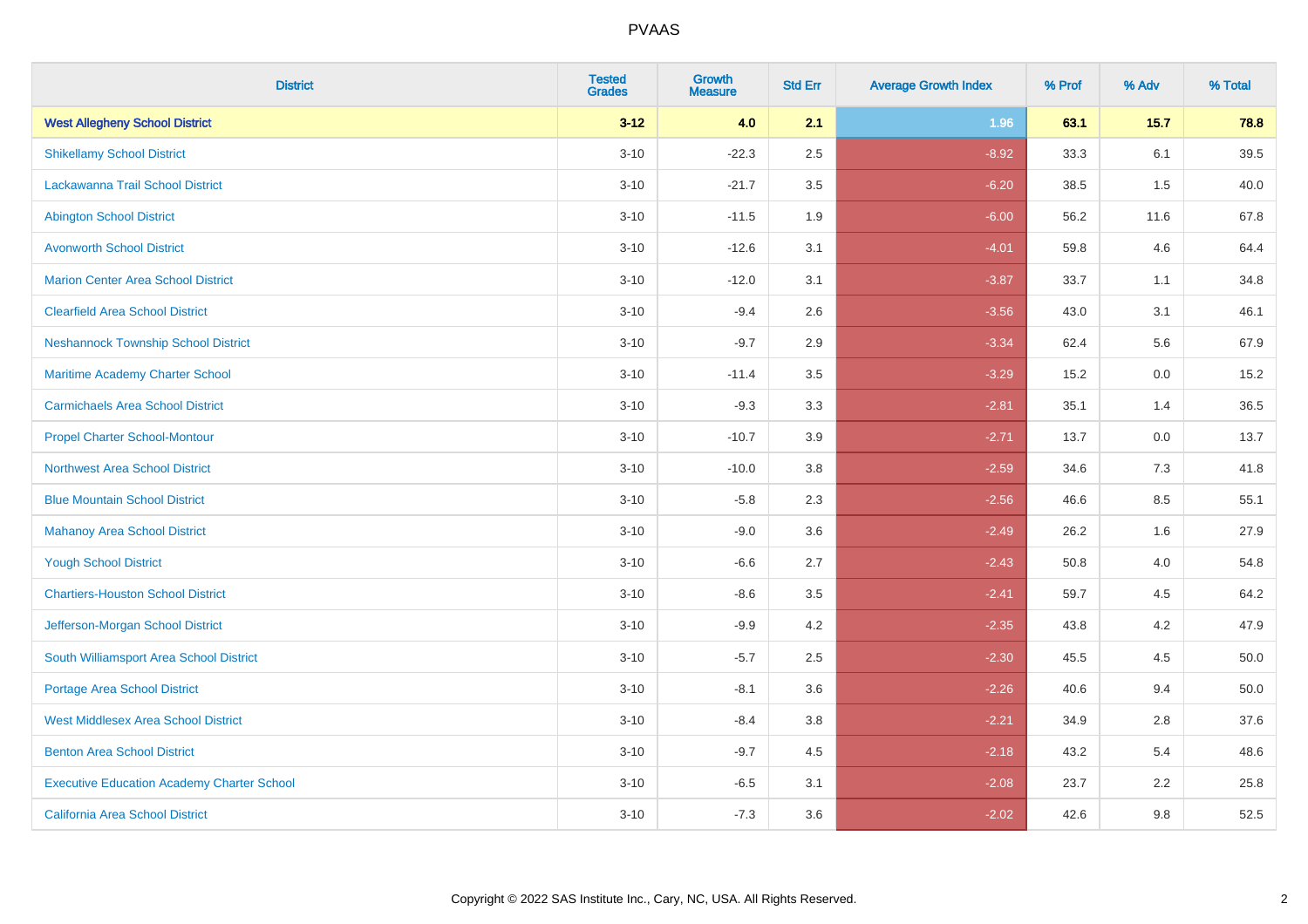| <b>District</b>                               | <b>Tested</b><br><b>Grades</b> | <b>Growth</b><br><b>Measure</b> | <b>Std Err</b> | <b>Average Growth Index</b> | % Prof | % Adv   | % Total |
|-----------------------------------------------|--------------------------------|---------------------------------|----------------|-----------------------------|--------|---------|---------|
| <b>West Allegheny School District</b>         | $3 - 12$                       | 4.0                             | 2.1            | 1.96                        | 63.1   | $15.7$  | 78.8    |
| <b>Moshannon Valley School District</b>       | $3 - 10$                       | $-7.0$                          | 3.4            | $-2.01$                     | 48.5   | $0.0\,$ | 48.5    |
| <b>Mount Union Area School District</b>       | $3 - 10$                       | $-6.1$                          | 3.1            | $-1.97$                     | 32.2   | 3.4     | 35.6    |
| <b>Montrose Area School District</b>          | $3 - 10$                       | $-5.5$                          | $3.0\,$        | $-1.82$                     | 46.7   | 5.4     | 52.2    |
| <b>Tri-Valley School District</b>             | $3 - 10$                       | $-6.4$                          | 4.1            | $-1.57$                     | 37.0   | 4.4     | 41.3    |
| <b>Fort Cherry School District</b>            | $3 - 10$                       | $-5.9$                          | 3.8            | $-1.56$                     | 55.2   | 5.2     | 60.3    |
| <b>MaST Community Charter School</b>          | $3 - 10$                       | $-4.1$                          | 2.7            | $-1.52$                     | 44.0   | 9.5     | 53.4    |
| <b>Ferndale Area School District</b>          | $3 - 10$                       | $-5.8$                          | 4.3            | $-1.33$                     | 40.0   | 0.0     | 40.0    |
| <b>Cambria Heights School District</b>        | $3 - 10$                       | $-4.1$                          | 3.1            | $-1.32$                     | 51.0   | 6.0     | 57.0    |
| <b>Troy Area School District</b>              | $3 - 10$                       | $-4.3$                          | 3.4            | $-1.26$                     | 43.2   | 5.7     | 48.9    |
| <b>Kane Area School District</b>              | $3 - 10$                       | $-3.7$                          | 3.2            | $-1.17$                     | 39.5   | 9.9     | 49.4    |
| <b>Antietam School District</b>               | $3 - 10$                       | $-4.3$                          | 3.8            | $-1.13$                     | 36.4   | 5.4     | 41.8    |
| <b>Valley Grove School District</b>           | $3 - 10$                       | $-3.7$                          | 3.7            | $-1.01$                     | 51.2   | 6.1     | 57.3    |
| <b>Sullivan County School District</b>        | $3 - 10$                       | $-4.0$                          | 4.4            | $-0.90$                     | 66.7   | 2.6     | 69.2    |
| <b>Northeast Bradford School District</b>     | $3 - 10$                       | $-3.1$                          | 4.0            | $-0.78$                     | 33.9   | 3.4     | 37.3    |
| <b>Mid Valley School District</b>             | $3 - 10$                       | $-1.7$                          | 3.0            | $-0.55$                     | 45.1   | 7.8     | 52.9    |
| <b>Wyoming Area School District</b>           | $3 - 10$                       | $-1.3$                          | 2.6            | $-0.50$                     | 53.8   | 10.8    | 64.6    |
| <b>Bellwood-Antis School District</b>         | $3 - 10$                       | $-1.2$                          | 3.2            | $-0.39$                     | 55.1   | 10.1    | 65.2    |
| <b>Glendale School District</b>               | $3 - 10$                       | $-0.9$                          | 3.7            | $-0.24$                     | 50.0   | 5.4     | 55.4    |
| <b>Reynolds School District</b>               | $3 - 10$                       | 0.5                             | 3.4            | 0.16                        | 52.1   | 7.0     | 59.2    |
| <b>Bloomsburg Area School District</b>        | $3 - 10$                       | 0.7                             | 3.0            | 0.23                        | 55.9   | 11.8    | 67.6    |
| <b>Mastery Charter School - Thomas Campus</b> | $3 - 10$                       | 2.1                             | 6.2            | 0.33                        | 28.6   | 0.0     | 28.6    |
| <b>Wallingford-Swarthmore School District</b> | $3 - 10$                       | 0.9                             | 2.4            | 0.38                        | 64.4   | 22.7    | 87.1    |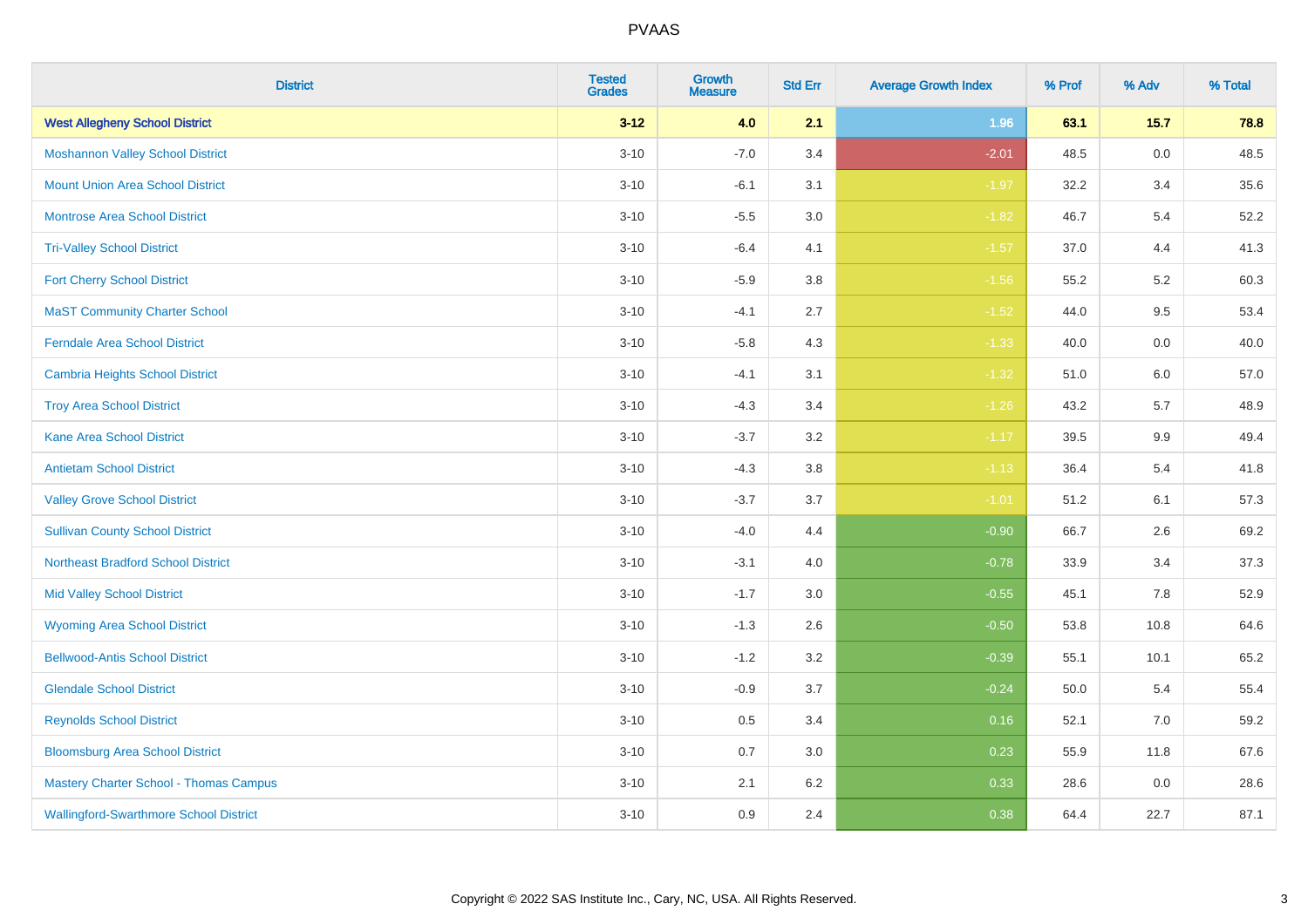| <b>District</b>                                    | <b>Tested</b><br><b>Grades</b> | <b>Growth</b><br><b>Measure</b> | <b>Std Err</b> | <b>Average Growth Index</b> | % Prof | % Adv  | % Total |
|----------------------------------------------------|--------------------------------|---------------------------------|----------------|-----------------------------|--------|--------|---------|
| <b>West Allegheny School District</b>              | $3 - 12$                       | 4.0                             | 2.1            | 1.96                        | 63.1   | $15.7$ | 78.8    |
| Harmony Area School District                       | $3 - 10$                       | 4.5                             | 6.3            | 0.72                        | 33.3   | 13.3   | 46.7    |
| <b>Southeastern Greene School District</b>         | $3 - 10$                       | 3.3                             | 4.6            | 0.72                        | 57.6   | 6.1    | 63.6    |
| <b>Shanksville-Stonycreek School District</b>      | $3 - 10$                       | 7.0                             | 5.9            | 1.20                        | 64.7   | 17.6   | 82.4    |
| <b>MaST Community Charter School II</b>            | $3 - 10$                       | 4.4                             | 3.2            | 1.37                        | 28.4   | 3.4    | 31.8    |
| South Butler County School District                | $3 - 10$                       | 3.9                             | 2.5            | 1.54                        | 53.1   | 16.6   | 69.7    |
| <b>Allegheny-Clarion Valley School District</b>    | $3 - 10$                       | 7.8                             | 4.7            | 1.65                        | 53.3   | 3.3    | 56.7    |
| <b>Sto-Rox School District</b>                     | $3 - 10$                       | 6.6                             | 3.7            | 1.80                        | 13.4   | 0.0    | 13.4    |
| <b>Monessen City School District</b>               | $3 - 10$                       | 8.3                             | 4.5            | 1.85                        | 42.9   | 2.9    | 45.7    |
| <b>Beaver Area School District</b>                 | $3 - 10$                       | 4.7                             | 2.4            | 1.94                        | 57.4   | 16.8   | 74.2    |
| <b>Central Valley School District</b>              | $3 - 10$                       | 4.8                             | 2.4            | 1.98                        | 56.9   | 9.0    | 65.9    |
| <b>Muhlenberg School District</b>                  | $3 - 10$                       | 4.0                             | 1.9            | 2.10                        | 34.2   | 2.6    | 36.8    |
| <b>Carbondale Area School District</b>             | $3 - 10$                       | $7.4$                           | 3.3            | 2.25                        | 56.6   | 2.6    | 59.2    |
| <b>Collegium Charter School</b>                    | $3 - 10$                       | 5.9                             | 2.5            | 2.33                        | 38.1   | 7.9    | 46.0    |
| <b>Belmont Charter School</b>                      | $3 - 10$                       | 16.0                            | 6.5            | 2.45                        | 64.3   | 0.0    | 64.3    |
| <b>Bethlehem-Center School District</b>            | $3 - 10$                       | 8.1                             | 3.3            | 2.46                        | 35.1   | 1.4    | 36.5    |
| <b>Mars Area School District</b>                   | $3 - 10$                       | 5.7                             | 2.1            | 2.75                        | 57.9   | 18.2   | 76.1    |
| <b>Freeport Area School District</b>               | $3 - 10$                       | 9.7                             | 2.5            | 3.91                        | 57.5   | 17.8   | 75.3    |
| <b>Centennial School District</b>                  | $3 - 10$                       | 7.1                             | 1.7            | 4.29                        | 50.1   | 8.7    | 58.9    |
| <b>Commonwealth Charter Academy Charter School</b> | $3 - 10$                       | 9.1                             | 1.9            | 4.90                        | 47.2   | 9.1    | 56.3    |
| <b>Fleetwood Area School District</b>              | $3 - 10$                       | 12.2                            | 2.2            | 5.68                        | 53.5   | 11.6   | 65.2    |
| <b>Avon Grove School District</b>                  | $3 - 10$                       | 10.0                            | 1.6            | 6.26                        | 56.3   | 18.6   | 74.9    |
| <b>Derry Township School District</b>              | $3 - 10$                       | 12.8                            | 2.0            | 6.39                        | 54.8   | 25.8   | 80.6    |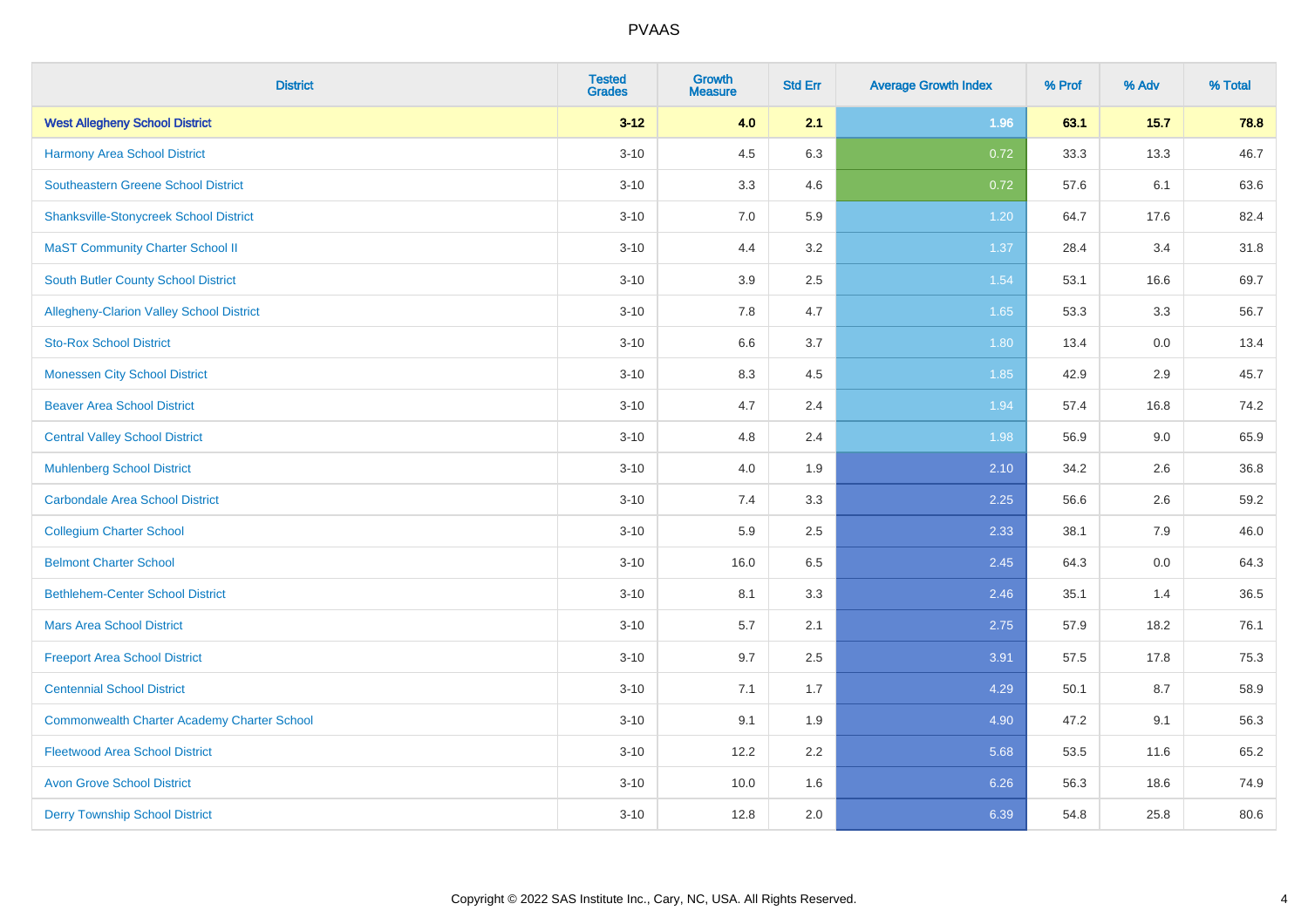| <b>District</b>                                | <b>Tested</b><br><b>Grades</b> | <b>Growth</b><br><b>Measure</b> | <b>Std Err</b> | <b>Average Growth Index</b> | % Prof | % Adv | % Total |
|------------------------------------------------|--------------------------------|---------------------------------|----------------|-----------------------------|--------|-------|---------|
| <b>West Allegheny School District</b>          | $3 - 12$                       | 4.0                             | 2.1            | 1.96                        | 63.1   | 15.7  | 78.8    |
| <b>Garnet Valley School District</b>           | $3 - 10$                       | 10.9                            | 1.7            | 6.53                        | 67.1   | 19.0  | 86.1    |
| <b>Wissahickon School District</b>             | $3 - 10$                       | 12.5                            | 1.8            | 6.85                        | 58.3   | 22.4  | 80.7    |
| <b>Owen J Roberts School District</b>          | $3 - 11$                       | $-12.3$                         | 1.6            | $-7.61$                     | 57.0   | 11.9  | 69.0    |
| Hatboro-Horsham School District                | $3 - 11$                       | $-12.8$                         | 1.7            | $-7.47$                     | 45.6   | 7.2   | 52.8    |
| Philipsburg-Osceola Area School District       | $3 - 11$                       | $-24.8$                         | 3.3            | $-7.43$                     | 19.7   | 2.6   | 22.4    |
| <b>Chambersburg Area School District</b>       | $3 - 11$                       | $-9.5$                          | 1.3            | $-7.20$                     | 42.7   | 8.6   | 51.4    |
| <b>Northwestern School District</b>            | $3 - 11$                       | $-24.9$                         | 3.5            | $-7.13$                     | 42.6   | 2.9   | 45.6    |
| <b>Bristol Township School District</b>        | $3 - 11$                       | $-13.9$                         | 2.0            | $-7.05$                     | 31.0   | 3.7   | 34.7    |
| <b>Curwensville Area School District</b>       | $3 - 11$                       | $-27.9$                         | 4.1            | $-6.72$                     | 42.5   | 4.1   | 46.6    |
| Mifflinburg Area School District               | $3 - 11$                       | $-15.8$                         | 2.5            | $-6.30$                     | 42.4   | 4.0   | 46.4    |
| <b>Ringgold School District</b>                | $3 - 11$                       | $-14.7$                         | 2.4            | $-6.04$                     | 41.5   | 7.9   | 49.4    |
| <b>Springfield Township School District</b>    | $3 - 11$                       | $-18.9$                         | 3.2            | $-5.88$                     | 62.6   | 3.6   | 66.3    |
| <b>Solanco School District</b>                 | $3 - 11$                       | $-11.0$                         | 2.0            | $-5.55$                     | 41.6   | 4.5   | 46.1    |
| <b>Exeter Township School District</b>         | $3 - 11$                       | $-10.4$                         | 1.9            | $-5.44$                     | 50.6   | 2.7   | 53.3    |
| <b>Southern Fulton School District</b>         | $3 - 11$                       | $-23.7$                         | 4.4            | $-5.37$                     | 34.2   | 10.5  | 44.7    |
| <b>Plum Borough School District</b>            | $3 - 11$                       | $-11.3$                         | 2.2            | $-5.19$                     | 51.1   | 9.0   | 60.1    |
| <b>Titusville Area School District</b>         | $3 - 11$                       | $-13.2$                         | 2.6            | $-4.99$                     | 43.2   | 4.8   | 48.0    |
| Southern Columbia Area School District         | $3 - 11$                       | $-14.6$                         | 3.0            | $-4.92$                     | 55.0   | 4.0   | 59.0    |
| Schuylkill Haven Area School District          | $3 - 11$                       | $-15.3$                         | 3.1            | $-4.87$                     | 49.7   | 2.4   | 52.1    |
| <b>Tacony Academy Charter School</b>           | $3 - 11$                       | $-14.7$                         | 3.0            | $-4.82$                     | 22.4   | 1.8   | 24.1    |
| <b>Frazier School District</b>                 | $3 - 11$                       | $-17.2$                         | 3.7            | $-4.70$                     | 37.1   | 1.6   | 38.7    |
| <b>Riverside Beaver County School District</b> | $3 - 11$                       | $-14.0$                         | 3.0            | $-4.64$                     | 49.4   | 8.8   | 58.2    |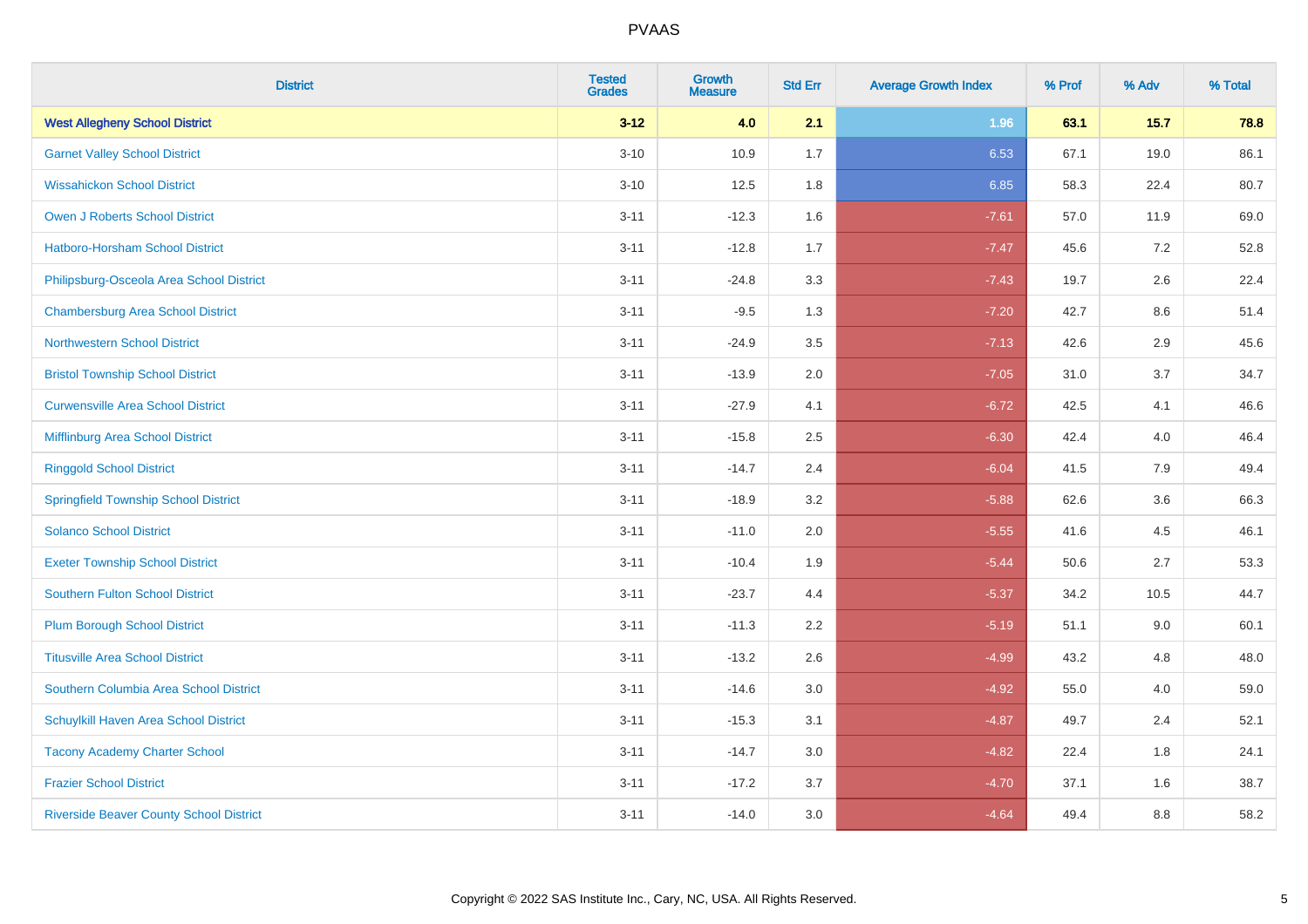| <b>District</b>                               | <b>Tested</b><br><b>Grades</b> | <b>Growth</b><br><b>Measure</b> | <b>Std Err</b> | <b>Average Growth Index</b> | % Prof | % Adv   | % Total |
|-----------------------------------------------|--------------------------------|---------------------------------|----------------|-----------------------------|--------|---------|---------|
| <b>West Allegheny School District</b>         | $3 - 12$                       | 4.0                             | 2.1            | 1.96                        | 63.1   | 15.7    | 78.8    |
| <b>Butler Area School District</b>            | $3 - 11$                       | $-6.5$                          | 1.5            | $-4.26$                     | 42.5   | 9.4     | 51.9    |
| Southern Tioga School District                | $3 - 11$                       | $-11.5$                         | 2.7            | $-4.25$                     | 47.8   | 6.4     | 54.3    |
| <b>South Park School District</b>             | $3 - 11$                       | $-11.3$                         | 2.7            | $-4.23$                     | 53.5   | 13.7    | 67.3    |
| <b>Wellsboro Area School District</b>         | $3 - 11$                       | $-12.4$                         | 3.0            | $-4.11$                     | 49.2   | 11.9    | 61.1    |
| <b>Big Spring School District</b>             | $3 - 11$                       | $-9.8$                          | 2.4            | $-4.00$                     | 38.6   | 8.9     | 47.5    |
| Southern Huntingdon County School District    | $3 - 11$                       | $-12.9$                         | 3.2            | $-3.98$                     | 32.5   | 2.5     | 35.0    |
| <b>Minersville Area School District</b>       | $3 - 11$                       | $-14.4$                         | 3.7            | $-3.90$                     | 39.3   | 3.3     | 42.6    |
| Propel Charter School - Braddock Hills        | $3 - 11$                       | $-13.6$                         | 3.6            | $-3.81$                     | 9.7    | 1.6     | 11.3    |
| Johnsonburg Area School District              | $3 - 11$                       | $-14.1$                         | 3.9            | $-3.62$                     | 54.0   | 4.6     | 58.6    |
| <b>Berwick Area School District</b>           | $3 - 11$                       | $-9.3$                          | 2.6            | $-3.59$                     | 42.1   | 5.5     | 47.6    |
| <b>Ridgway Area School District</b>           | $3 - 11$                       | $-14.5$                         | 4.1            | $-3.56$                     | 49.0   | 9.8     | 58.8    |
| <b>Moniteau School District</b>               | $3 - 11$                       | $-11.8$                         | 3.3            | $-3.56$                     | 50.0   | $6.3\,$ | 56.3    |
| <b>Milton Area School District</b>            | $3 - 11$                       | $-8.7$                          | 2.5            | $-3.52$                     | 45.4   | 6.9     | 52.3    |
| <b>Penn-Delco School District</b>             | $3 - 11$                       | $-6.8$                          | 1.9            | $-3.51$                     | 46.6   | 3.2     | 49.8    |
| <b>Williamsburg Community School District</b> | $3 - 11$                       | $-14.3$                         | 4.1            | $-3.48$                     | 28.3   | $0.0\,$ | 28.3    |
| <b>Elizabeth Forward School District</b>      | $3 - 11$                       | $-8.4$                          | 2.4            | $-3.41$                     | 51.7   | 4.0     | 55.7    |
| <b>Steelton-Highspire School District</b>     | $3 - 11$                       | $-11.8$                         | 3.5            | $-3.40$                     | 14.5   | 0.0     | 14.5    |
| <b>Boyertown Area School District</b>         | $3 - 11$                       | $-4.7$                          | 1.5            | $-3.17$                     | 55.2   | 11.3    | 66.5    |
| <b>Wallenpaupack Area School District</b>     | $3 - 11$                       | $-7.1$                          | 2.3            | $-3.09$                     | 40.8   | 2.4     | 43.1    |
| <b>Dubois Area School District</b>            | $3 - 11$                       | $-6.2$                          | 2.0            | $-3.07$                     | 50.9   | 13.4    | 64.3    |
| <b>Palisades School District</b>              | $3 - 11$                       | $-8.7$                          | 2.8            | $-3.06$                     | 53.8   | 6.7     | 60.5    |
| <b>Pittsburgh School District</b>             | $3 - 11$                       | $-3.3$                          | 1.1            | $-3.04$                     | 33.9   | 8.2     | 42.1    |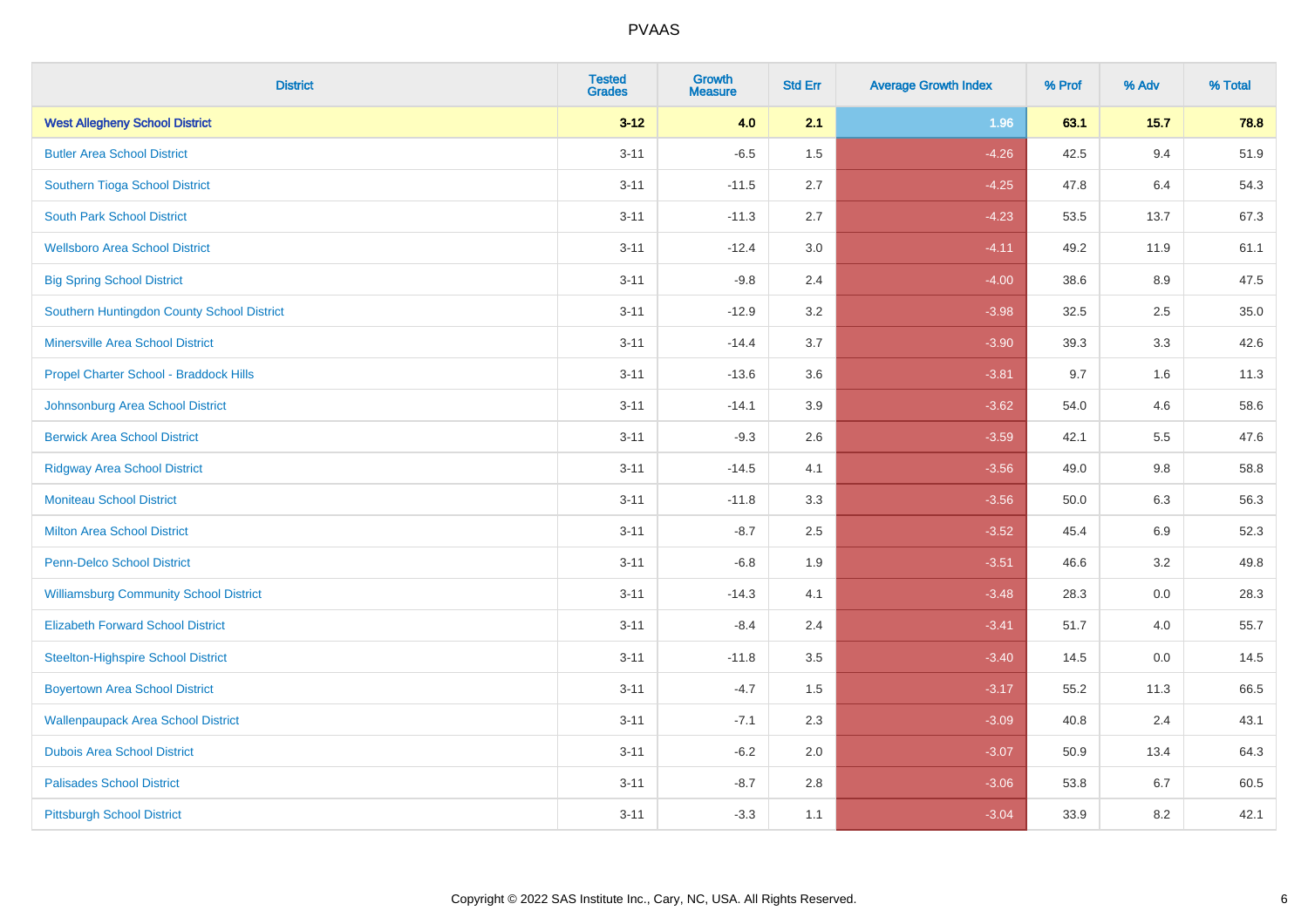| <b>District</b>                              | <b>Tested</b><br><b>Grades</b> | <b>Growth</b><br><b>Measure</b> | <b>Std Err</b> | <b>Average Growth Index</b> | % Prof | % Adv   | % Total |
|----------------------------------------------|--------------------------------|---------------------------------|----------------|-----------------------------|--------|---------|---------|
| <b>West Allegheny School District</b>        | $3 - 12$                       | 4.0                             | 2.1            | 1.96                        | 63.1   | 15.7    | 78.8    |
| Philadelphia Academy Charter School          | $3 - 11$                       | $-8.9$                          | 2.9            | $-3.04$                     | 50.5   | $2.9\,$ | 53.4    |
| <b>North East School District</b>            | $3 - 11$                       | $-9.3$                          | 3.1            | $-3.02$                     | 62.6   | 14.4    | 77.0    |
| <b>Penn Hills School District</b>            | $3 - 11$                       | $-7.6$                          | 2.6            | $-2.94$                     | 33.1   | $0.7\,$ | 33.8    |
| <b>Rochester Area School District</b>        | $3 - 11$                       | $-13.2$                         | 4.6            | $-2.89$                     | 19.5   | 1.3     | 20.8    |
| <b>Propel Charter School-Homestead</b>       | $3 - 11$                       | $-11.7$                         | 4.1            | $-2.84$                     | 15.9   | 0.0     | 15.9    |
| Nazareth Area School District                | $3 - 11$                       | $-4.7$                          | 1.7            | $-2.82$                     | 59.2   | 9.9     | 69.0    |
| <b>Carlisle Area School District</b>         | $3 - 11$                       | $-5.3$                          | 1.9            | $-2.81$                     | 54.0   | 6.3     | 60.3    |
| <b>Redbank Valley School District</b>        | $3 - 11$                       | $-9.5$                          | 3.4            | $-2.77$                     | 31.5   | 4.9     | 36.4    |
| <b>Highlands School District</b>             | $3 - 11$                       | $-7.4$                          | 2.7            | $-2.76$                     | 44.4   | 3.7     | 48.2    |
| <b>Forest Hills School District</b>          | $3 - 11$                       | $-7.3$                          | 2.7            | $-2.74$                     | 41.1   | 13.7    | 54.8    |
| <b>Trinity Area School District</b>          | $3 - 11$                       | $-5.4$                          | 2.0            | $-2.71$                     | 48.3   | 11.8    | 60.1    |
| South Allegheny School District              | $3 - 11$                       | $-8.8$                          | 3.2            | $-2.70$                     | 40.5   | $0.0\,$ | 40.5    |
| <b>Blairsville-Saltsburg School District</b> | $3 - 11$                       | $-8.0$                          | 3.0            | $-2.68$                     | 37.3   | 7.0     | 44.3    |
| <b>Harbor Creek School District</b>          | $3 - 11$                       | $-7.1$                          | 2.7            | $-2.67$                     | 48.8   | 15.2    | 64.0    |
| <b>Pine Grove Area School District</b>       | $3 - 11$                       | $-7.7$                          | 2.9            | $-2.66$                     | 42.3   | 7.7     | 50.0    |
| <b>Dunmore School District</b>               | $3 - 11$                       | $-7.7$                          | 2.9            | $-2.62$                     | 34.0   | $7.2\,$ | 41.2    |
| <b>Coatesville Area School District</b>      | $3 - 11$                       | $-4.4$                          | 1.7            | $-2.62$                     | 36.3   | 4.2     | 40.5    |
| <b>Slippery Rock Area School District</b>    | $3 - 11$                       | $-6.3$                          | 2.5            | $-2.51$                     | 56.2   | 9.5     | 65.7    |
| <b>North Star School District</b>            | $3 - 11$                       | $-8.7$                          | 3.5            | $-2.51$                     | 47.8   | 6.0     | 53.7    |
| <b>Keystone Central School District</b>      | $3 - 11$                       | $-5.1$                          | 2.0            | $-2.46$                     | 44.7   | 4.6     | 49.4    |
| <b>Sugar Valley Rural Charter School</b>     | $3 - 11$                       | $-11.0$                         | 4.5            | $-2.46$                     | 14.9   | 0.0     | 14.9    |
| <b>Mohawk Area School District</b>           | $3 - 11$                       | $-7.5$                          | 3.1            | $-2.45$                     | 49.4   | 11.0    | 60.4    |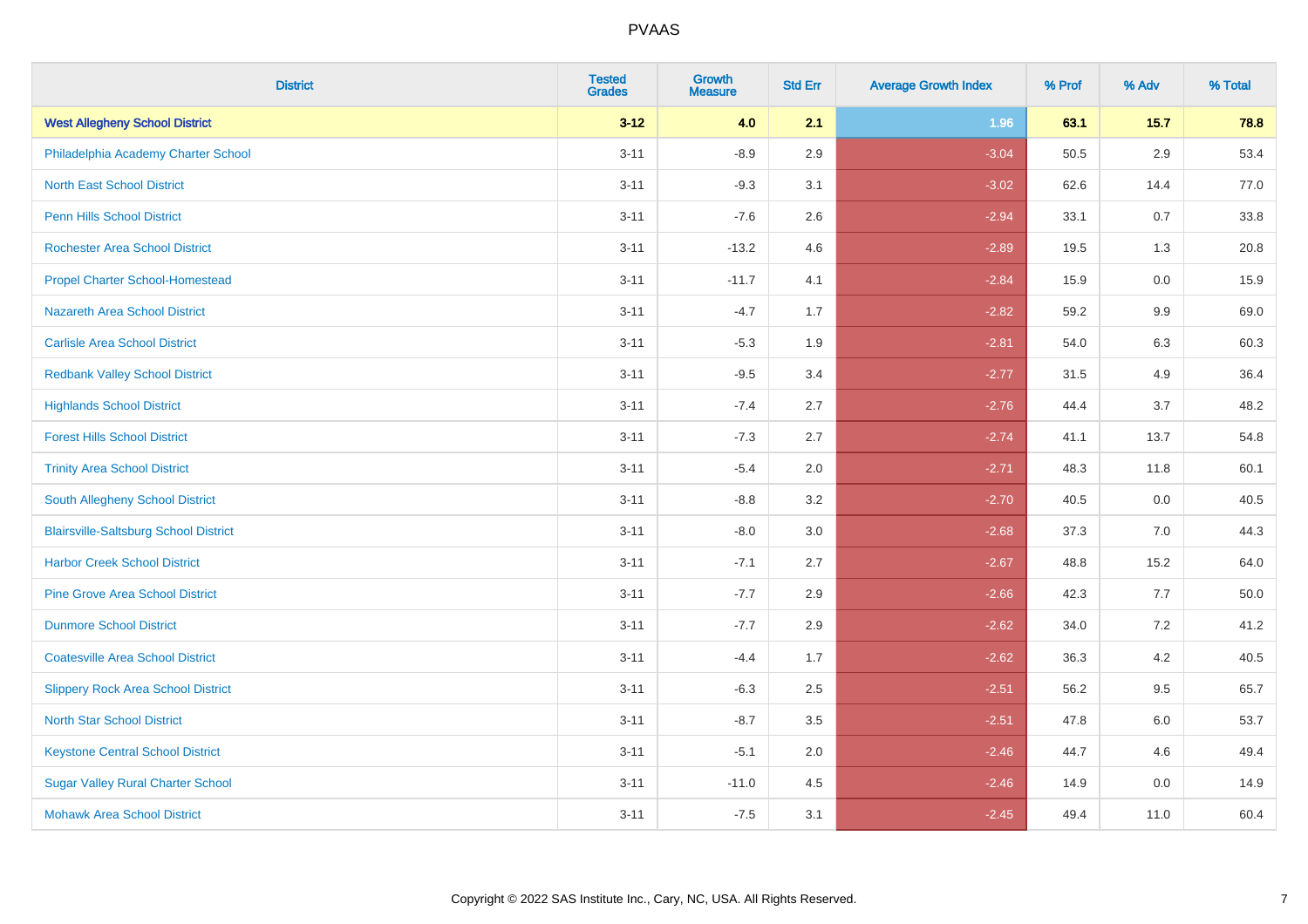| <b>District</b>                                | <b>Tested</b><br><b>Grades</b> | <b>Growth</b><br><b>Measure</b> | <b>Std Err</b> | <b>Average Growth Index</b> | % Prof | % Adv | % Total |
|------------------------------------------------|--------------------------------|---------------------------------|----------------|-----------------------------|--------|-------|---------|
| <b>West Allegheny School District</b>          | $3 - 12$                       | 4.0                             | 2.1            | 1.96                        | 63.1   | 15.7  | 78.8    |
| <b>Farrell Area School District</b>            | $3 - 11$                       | $-10.4$                         | 4.3            | $-2.41$                     | 19.0   | 0.0   | 19.0    |
| <b>Freedom Area School District</b>            | $3 - 11$                       | $-7.1$                          | 3.0            | $-2.37$                     | 43.8   | 4.2   | 47.9    |
| <b>Southmoreland School District</b>           | $3 - 11$                       | $-8.3$                          | 3.6            | $-2.32$                     | 56.8   | 7.2   | 64.0    |
| <b>Upper Moreland Township School District</b> | $3 - 11$                       | $-5.0$                          | 2.2            | $-2.31$                     | 57.9   | 4.0   | 61.9    |
| Salisbury-Elk Lick School District             | $3 - 11$                       | $-13.5$                         | 5.9            | $-2.30$                     | 27.8   | 0.0   | 27.8    |
| <b>Indiana Area School District</b>            | $3 - 11$                       | $-5.3$                          | 2.3            | $-2.28$                     | 47.6   | 18.4  | 66.1    |
| <b>Oxford Area School District</b>             | $3 - 11$                       | $-4.3$                          | 1.9            | $-2.26$                     | 41.3   | 8.0   | 49.3    |
| <b>East Lycoming School District</b>           | $3 - 11$                       | $-6.0$                          | 2.7            | $-2.24$                     | 48.3   | 4.2   | 52.5    |
| <b>Windber Area School District</b>            | $3 - 11$                       | $-7.2$                          | 3.2            | $-2.24$                     | 55.4   | 7.2   | 62.6    |
| <b>Muncy School District</b>                   | $3 - 11$                       | $-8.1$                          | 3.7            | $-2.21$                     | 42.0   | 3.8   | 45.8    |
| Jim Thorpe Area School District                | $3 - 11$                       | $-5.8$                          | 2.7            | $-2.19$                     | 33.3   | 7.4   | 40.7    |
| <b>Perkiomen Valley School District</b>        | $3 - 11$                       | $-3.5$                          | 1.6            | $-2.18$                     | 53.8   | 13.4  | 67.2    |
| <b>Crawford Central School District</b>        | $3 - 11$                       | $-4.7$                          | 2.2            | $-2.15$                     | 40.6   | 10.5  | 51.1    |
| <b>Aliquippa School District</b>               | $3 - 11$                       | $-9.0$                          | 4.2            | $-2.14$                     | 11.0   | 0.0   | 11.0    |
| <b>Williams Valley School District</b>         | $3 - 11$                       | $-7.3$                          | 3.4            | $-2.13$                     | 23.2   | 0.0   | 23.2    |
| <b>Middletown Area School District</b>         | $3 - 11$                       | $-5.3$                          | 2.6            | $-2.05$                     | 46.4   | 5.3   | 51.7    |
| Karns City Area School District                | $3 - 11$                       | $-6.0$                          | 2.9            | $-2.03$                     | 53.1   | 8.3   | 61.5    |
| <b>Corry Area School District</b>              | $3 - 11$                       | $-5.3$                          | 2.6            | $-2.03$                     | 38.5   | 6.0   | 44.5    |
| <b>Upper Dauphin Area School District</b>      | $3 - 11$                       | $-6.3$                          | 3.2            | $-1.98$                     | 37.4   | 4.8   | 42.2    |
| <b>Bermudian Springs School District</b>       | $3 - 11$                       | $-5.5$                          | 2.9            | $-1.94$                     | 56.4   | 6.8   | 63.2    |
| <b>Somerset Area School District</b>           | $3 - 11$                       | $-4.4$                          | 2.3            | $-1.93$                     | 44.4   | 14.9  | 59.3    |
| Mount Pleasant Area School District            | $3 - 11$                       | $-5.0$                          | 2.6            | $-1.93$                     | 52.6   | 0.0   | 52.6    |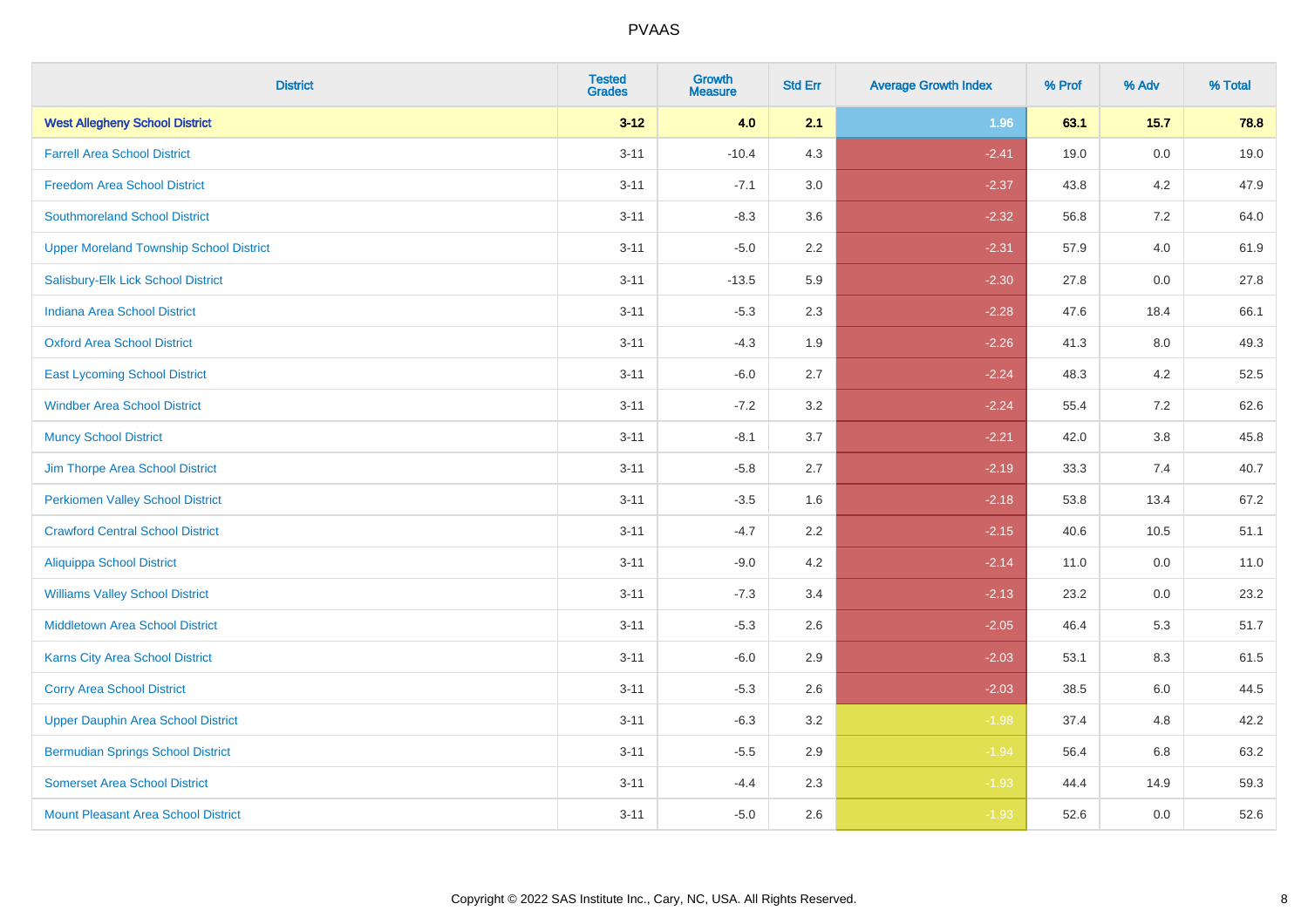| <b>District</b>                                | <b>Tested</b><br><b>Grades</b> | <b>Growth</b><br><b>Measure</b> | <b>Std Err</b> | <b>Average Growth Index</b> | % Prof | % Adv   | % Total |
|------------------------------------------------|--------------------------------|---------------------------------|----------------|-----------------------------|--------|---------|---------|
| <b>West Allegheny School District</b>          | $3 - 12$                       | 4.0                             | 2.1            | 1.96                        | 63.1   | 15.7    | 78.8    |
| <b>Gettysburg Area School District</b>         | $3 - 11$                       | $-4.0$                          | 2.1            | $-1.89$                     | 45.3   | 14.0    | 59.3    |
| <b>Greensburg Salem School District</b>        | $3 - 11$                       | $-4.4$                          | 2.4            | $-1.88$                     | 47.6   | 4.9     | 52.4    |
| <b>East Allegheny School District</b>          | $3 - 11$                       | $-6.3$                          | 3.3            | $-1.87$                     | 31.9   | 9.7     | 41.7    |
| <b>Western Beaver County School District</b>   | $3 - 11$                       | $-7.8$                          | 4.2            | $-1.87$                     | 56.5   | 6.5     | 63.0    |
| <b>Kiski Area School District</b>              | $3 - 11$                       | $-3.7$                          | 2.0            | $-1.86$                     | 57.4   | 10.4    | 67.8    |
| <b>Brandywine Heights Area School District</b> | $3 - 11$                       | $-4.9$                          | 2.7            | $-1.81$                     | 49.2   | 8.2     | 57.4    |
| <b>Pequea Valley School District</b>           | $3 - 11$                       | $-5.8$                          | 3.2            | $-1.80$                     | 39.8   | 9.1     | 48.9    |
| <b>Pittston Area School District</b>           | $3 - 11$                       | $-10.1$                         | 5.6            | $-1.80$                     | 38.1   | 9.5     | 47.6    |
| <b>Washington School District</b>              | $3 - 11$                       | $-4.9$                          | 2.8            | $-1.76$                     | 30.1   | 2.4     | 32.5    |
| <b>Canton Area School District</b>             | $3 - 11$                       | $-5.5$                          | 3.2            | $-1.75$                     | 40.7   | 2.3     | 43.0    |
| <b>Brentwood Borough School District</b>       | $3 - 11$                       | $-5.3$                          | 3.0            | $-1.72$                     | 52.0   | 6.1     | 58.2    |
| <b>East Pennsboro Area School District</b>     | $3 - 11$                       | $-4.2$                          | 2.5            | $-1.71$                     | 60.8   | 8.5     | 69.3    |
| <b>Fairfield Area School District</b>          | $3 - 11$                       | $-5.6$                          | 3.4            | $-1.66$                     | 57.9   | $4.0\,$ | 61.8    |
| <b>Shamokin Area School District</b>           | $3 - 11$                       | $-7.7$                          | 4.8            | $-1.60$                     | 38.1   | 3.2     | 41.3    |
| <b>Claysburg-Kimmel School District</b>        | $3 - 11$                       | $-5.7$                          | 4.0            | $-1.42$                     | 42.9   | 8.2     | 51.0    |
| <b>Westmont Hilltop School District</b>        | $3 - 11$                       | $-4.0$                          | 2.8            | $-1.40$                     | 36.3   | 13.3    | 49.6    |
| <b>Greencastle-Antrim School District</b>      | $3 - 11$                       | $-3.0$                          | 2.2            | $-1.36$                     | 62.4   | 9.9     | 72.3    |
| <b>Ellwood City Area School District</b>       | $3 - 11$                       | $-4.2$                          | 3.2            | $-1.29$                     | 54.1   | 14.1    | 68.2    |
| <b>Shade-Central City School District</b>      | $3 - 11$                       | $-5.9$                          | 4.6            | $-1.28$                     | 27.8   | 0.0     | 27.8    |
| <b>Elk Lake School District</b>                | $3 - 11$                       | $-4.0$                          | 3.3            | $-1.23$                     | 46.2   | 3.3     | 49.4    |
| <b>Riverview School District</b>               | $3 - 11$                       | $-4.6$                          | 3.8            | $-1.20$                     | 57.9   | 15.8    | 73.7    |
| <b>Greater Johnstown School District</b>       | $3 - 11$                       | $-3.1$                          | 2.6            | $-1.19$                     | 26.1   | 0.0     | 26.1    |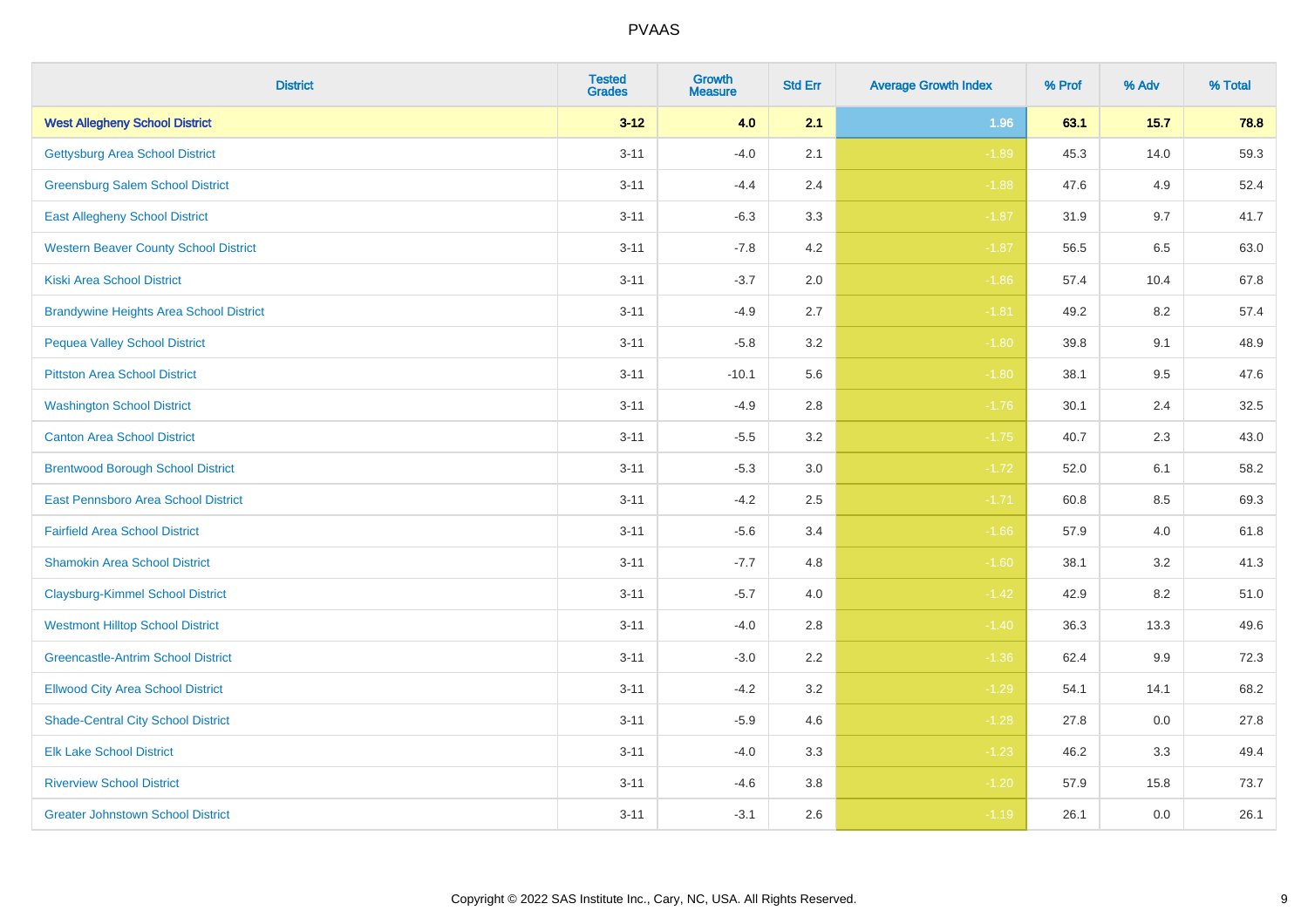| <b>District</b>                              | <b>Tested</b><br>Grades | <b>Growth</b><br><b>Measure</b> | <b>Std Err</b> | <b>Average Growth Index</b> | % Prof | % Adv   | % Total  |
|----------------------------------------------|-------------------------|---------------------------------|----------------|-----------------------------|--------|---------|----------|
| <b>West Allegheny School District</b>        | $3 - 12$                | 4.0                             | 2.1            | 1.96                        | 63.1   | 15.7    | 78.8     |
| <b>Big Beaver Falls Area School District</b> | $3 - 11$                | $-3.9$                          | 3.3            | $-1.18$                     | 34.1   | $3.5\,$ | 37.6     |
| <b>Chichester School District</b>            | $3 - 11$                | $-2.7$                          | 2.3            | $-1.17$                     | 44.6   | 6.6     | 51.2     |
| Jeannette City School District               | $3 - 11$                | $-4.3$                          | $3.8\,$        | $-1.13$                     | 46.7   | 7.5     | 54.2     |
| <b>Dallas School District</b>                | $3 - 11$                | $-2.5$                          | 2.2            | $-1.12$                     | 54.9   | 7.6     | 62.4     |
| Juniata Valley School District               | $3 - 11$                | $-3.9$                          | 3.5            | $-1.10$                     | 44.4   | 3.5     | 47.8     |
| <b>Riverside School District</b>             | $3 - 11$                | $-3.2$                          | 3.0            | $-1.09$                     | 43.0   | 9.0     | 52.0     |
| <b>Quaker Valley School District</b>         | $3 - 11$                | $-2.8$                          | 2.6            | $-1.08$                     | 55.2   | 13.2    | 68.4     |
| Oil City Area School District                | $3 - 11$                | $-2.9$                          | 2.6            | $-1.08$                     | 44.4   | 5.8     | $50.2\,$ |
| <b>West Greene School District</b>           | $3 - 11$                | $-4.5$                          | 4.3            | $-1.04$                     | 36.6   | 7.3     | 43.9     |
| <b>Lewisburg Area School District</b>        | $3 - 11$                | $-2.7$                          | 2.6            | $-1.03$                     | 57.0   | 18.5    | 75.6     |
| <b>Seneca Valley School District</b>         | $3 - 11$                | $-1.4$                          | 1.4            | $-0.99$                     | 57.2   | 11.4    | 68.6     |
| North Hills School District                  | $3 - 11$                | $-1.8$                          | 1.8            | $-0.96$                     | 59.1   | 14.1    | 73.2     |
| <b>Wyoming Valley West School District</b>   | $3 - 11$                | $-2.2$                          | 2.4            | $-0.91$                     | 49.4   | 3.0     | 52.4     |
| <b>Austin Area School District</b>           | $3 - 11$                | $-5.7$                          | 6.4            | $-0.90$                     | 33.3   | 5.6     | 38.9     |
| <b>Montour School District</b>               | $3 - 11$                | $-1.8$                          | 2.1            | $-0.88$                     | 61.4   | 15.1    | 76.5     |
| <b>Charleroi School District</b>             | $3 - 11$                | $-2.6$                          | 3.0            | $-0.86$                     | 55.7   | 7.4     | 63.1     |
| <b>Phoenixville Area School District</b>     | $3 - 11$                | $-1.7$                          | 2.1            | $-0.83$                     | 59.9   | 10.6    | 70.5     |
| <b>Chartiers Valley School District</b>      | $3 - 11$                | $-1.7$                          | 2.0            | $-0.81$                     | 54.7   | 8.4     | 63.1     |
| <b>Forest Area School District</b>           | $3 - 11$                | $-4.4$                          | 5.4            | $-0.81$                     | 36.2   | 2.1     | 38.3     |
| <b>Lebanon School District</b>               | $3 - 11$                | $-1.6$                          | 1.9            | $-0.80$                     | 24.4   | 2.6     | 27.0     |
| Shenango Area School District                | $3 - 11$                | $-2.6$                          | 3.3            | $-0.79$                     | 50.6   | 13.9    | 64.6     |
| <b>Gillingham Charter School</b>             | $3 - 11$                | $-4.4$                          | 5.6            | $-0.77$                     | 20.8   | 8.3     | 29.2     |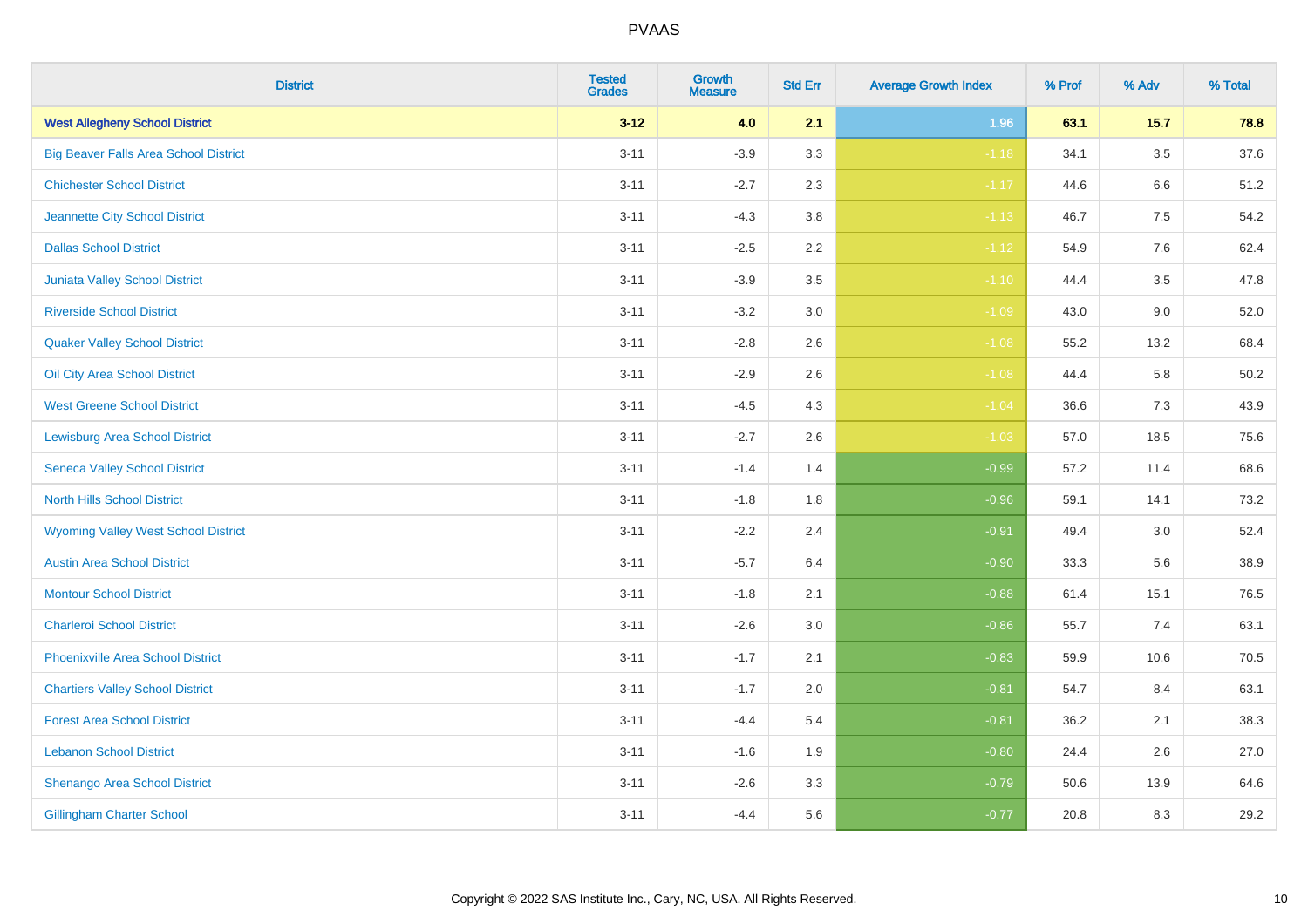| <b>District</b>                              | <b>Tested</b><br><b>Grades</b> | <b>Growth</b><br><b>Measure</b> | <b>Std Err</b> | <b>Average Growth Index</b> | % Prof | % Adv   | % Total |
|----------------------------------------------|--------------------------------|---------------------------------|----------------|-----------------------------|--------|---------|---------|
| <b>West Allegheny School District</b>        | $3 - 12$                       | 4.0                             | 2.1            | 1.96                        | 63.1   | 15.7    | 78.8    |
| <b>Bald Eagle Area School District</b>       | $3 - 11$                       | $-2.1$                          | 2.7            | $-0.75$                     | 48.4   | 9.4     | 57.7    |
| Huntingdon Area School District              | $3 - 11$                       | $-2.0$                          | 2.7            | $-0.72$                     | 36.8   | 10.3    | 47.0    |
| Mt Lebanon School District                   | $3 - 11$                       | $-1.0$                          | 1.5            | $-0.70$                     | 61.9   | 24.0    | 85.9    |
| <b>Lehighton Area School District</b>        | $3 - 11$                       | $-1.6$                          | 2.3            | $-0.70$                     | 51.1   | 5.6     | 56.7    |
| <b>North Pocono School District</b>          | $3 - 11$                       | $-2.3$                          | 3.4            | $-0.68$                     | 52.0   | 16.4    | 68.5    |
| <b>Cheltenham School District</b>            | $3 - 11$                       | $-1.4$                          | 2.1            | $-0.67$                     | 46.1   | 10.0    | 56.1    |
| <b>Fannett-Metal School District</b>         | $3 - 11$                       | $-3.4$                          | 5.1            | $-0.67$                     | 38.7   | 8.1     | 46.8    |
| <b>Susquehanna Community School District</b> | $3 - 11$                       | $-2.8$                          | 4.2            | $-0.66$                     | 49.4   | 6.9     | 56.3    |
| <b>Burgettstown Area School District</b>     | $3 - 11$                       | $-2.1$                          | 3.4            | $-0.62$                     | 50.0   | 1.4     | 51.4    |
| <b>Central Greene School District</b>        | $3 - 11$                       | $-1.6$                          | 2.8            | $-0.55$                     | 54.2   | 2.8     | 57.0    |
| <b>Canon-Mcmillan School District</b>        | $3 - 11$                       | $-0.8$                          | 1.6            | $-0.50$                     | 58.7   | 15.9    | 74.6    |
| South Side Area School District              | $3 - 11$                       | $-1.6$                          | 3.3            | $-0.48$                     | 50.0   | $6.8\,$ | 56.8    |
| <b>Shaler Area School District</b>           | $3 - 11$                       | $-0.8$                          | 1.9            | $-0.43$                     | 49.1   | 9.6     | 58.7    |
| North Schuylkill School District             | $3 - 11$                       | $-1.0$                          | 2.4            | $-0.42$                     | 41.8   | 5.1     | 46.8    |
| <b>Sharpsville Area School District</b>      | $3 - 11$                       | $-1.4$                          | 3.5            | $-0.40$                     | 55.2   | 13.4    | 68.7    |
| <b>Palmerton Area School District</b>        | $3 - 11$                       | $-1.2$                          | 3.0            | $-0.39$                     | 57.4   | 5.0     | 62.4    |
| Hope For Hyndman Charter School              | $3 - 11$                       | $-2.0$                          | 6.1            | $-0.32$                     | 33.3   | 0.0     | 33.3    |
| <b>Albert Gallatin Area School District</b>  | $3 - 11$                       | $-0.8$                          | 2.4            | $-0.32$                     | 54.5   | 10.0    | 64.6    |
| <b>Cornell School District</b>               | $3 - 11$                       | $-1.6$                          | 5.0            | $-0.32$                     | 33.8   | 1.5     | 35.4    |
| <b>Tuscarora School District</b>             | $3 - 11$                       | $-0.6$                          | 2.3            | $-0.27$                     | 45.1   | 8.1     | 53.2    |
| <b>Penn Manor School District</b>            | $3 - 11$                       | $-0.4$                          | 1.6            | $-0.25$                     | 51.9   | 12.6    | 64.5    |
| <b>Lakeview School District</b>              | $3 - 11$                       | $-0.9$                          | 3.7            | $-0.24$                     | 60.3   | 3.2     | 63.5    |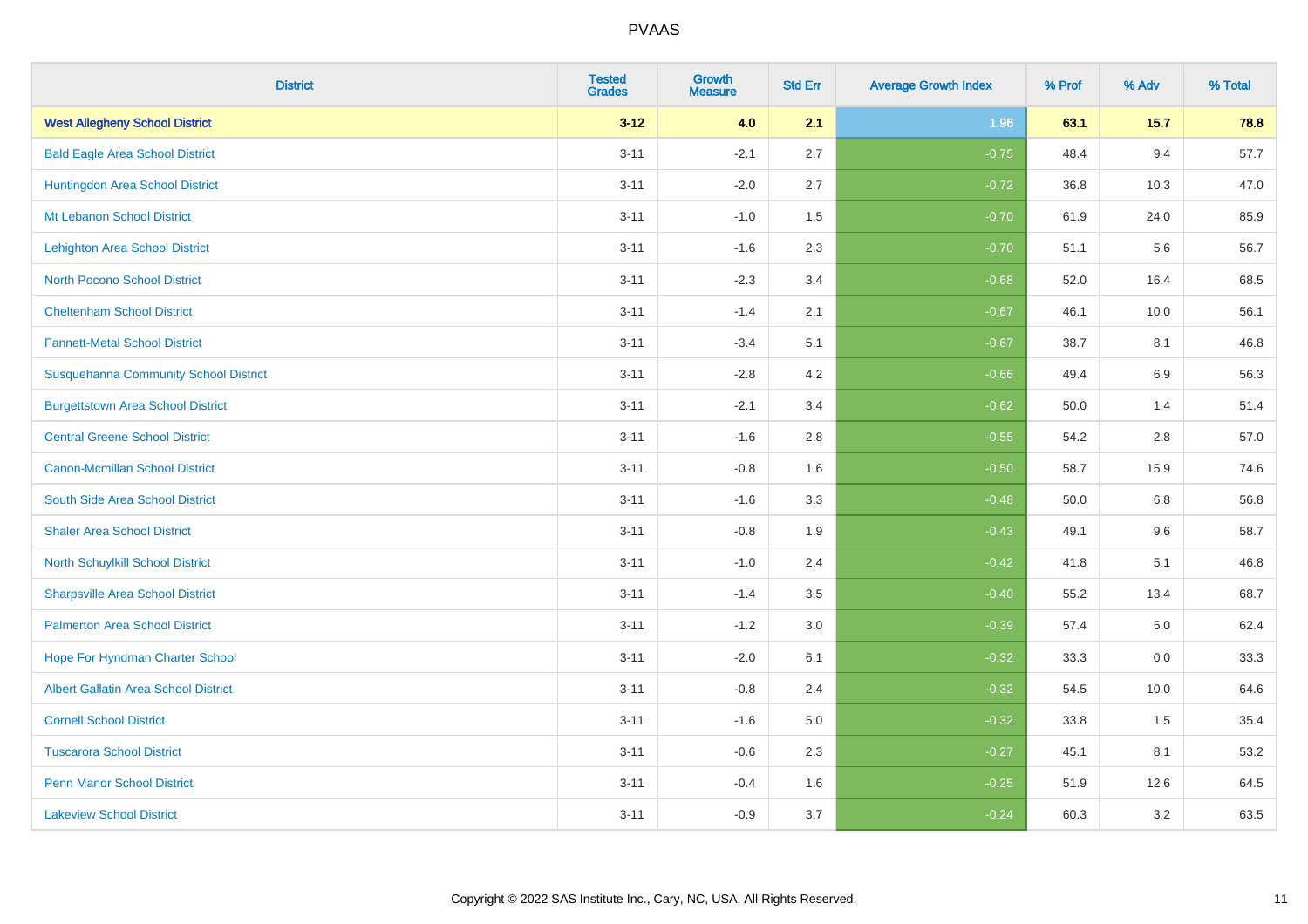| <b>District</b>                          | <b>Tested</b><br><b>Grades</b> | <b>Growth</b><br><b>Measure</b> | <b>Std Err</b> | <b>Average Growth Index</b> | % Prof | % Adv   | % Total |
|------------------------------------------|--------------------------------|---------------------------------|----------------|-----------------------------|--------|---------|---------|
| <b>West Allegheny School District</b>    | $3 - 12$                       | 4.0                             | 2.1            | 1.96                        | 63.1   | 15.7    | 78.8    |
| <b>Girard School District</b>            | $3 - 11$                       | $-0.6$                          | 2.7            | $-0.22$                     | 53.9   | 15.6    | 69.6    |
| <b>Harrisburg City School District</b>   | $3 - 11$                       | $-0.4$                          | 2.1            | $-0.19$                     | 15.1   | 0.4     | 15.5    |
| <b>Mount Carmel Area School District</b> | $3 - 11$                       | $-0.6$                          | 3.1            | $-0.18$                     | 45.3   | 2.1     | 47.4    |
| <b>Crestwood School District</b>         | $3 - 11$                       | $-0.4$                          | 2.4            | $-0.17$                     | 57.4   | 17.0    | 74.4    |
| <b>Southern Lehigh School District</b>   | $3 - 11$                       | $-0.4$                          | 2.3            | $-0.17$                     | 66.1   | 11.9    | 78.0    |
| <b>Bellefonte Area School District</b>   | $3 - 11$                       | $-0.4$                          | 2.2            | $-0.17$                     | 47.6   | 10.6    | 58.2    |
| <b>Otto-Eldred School District</b>       | $3 - 11$                       | $-0.7$                          | 4.2            | $-0.15$                     | 56.2   | $6.2\,$ | 62.5    |
| <b>Oley Valley School District</b>       | $3 - 11$                       | $-0.4$                          | 2.8            | $-0.15$                     | 43.1   | 12.9    | 56.0    |
| <b>Central Fulton School District</b>    | $3 - 11$                       | $-0.5$                          | $3.5\,$        | $-0.14$                     | 51.4   | 8.6     | 60.0    |
| <b>Blue Ridge School District</b>        | $3 - 11$                       | $-0.5$                          | 3.6            | $-0.12$                     | 44.6   | 3.1     | 47.7    |
| New Kensington-Arnold School District    | $3 - 11$                       | $-0.4$                          | 3.8            | $-0.10$                     | 40.7   | 3.7     | 44.4    |
| <b>Chester-Upland School District</b>    | $3 - 11$                       | $-0.3$                          | 2.7            | $-0.09$                     | 13.8   | $0.8\,$ | 14.6    |
| <b>Warren County School District</b>     | $3 - 11$                       | $-0.1$                          | 1.8            | $-0.06$                     | 37.2   | 5.3     | 42.6    |
| <b>Mercer Area School District</b>       | $3 - 11$                       | $-0.2$                          | 3.3            | $-0.06$                     | 56.0   | 8.0     | 64.0    |
| Penn Cambria School District             | $3 - 11$                       | $-0.0$                          | 2.7            | $-0.01$                     | 61.5   | 7.7     | 69.2    |
| <b>Susquenita School District</b>        | $3 - 11$                       | $-0.1$                          | 2.8            | $-0.01$                     | 47.7   | 10.1    | 57.8    |
| <b>Wilkes-Barre Area School District</b> | $3 - 11$                       | 0.1                             | 3.2            | 0.02                        | 35.5   | 5.4     | 40.9    |
| East Stroudsburg Area School District    | $3 - 11$                       | 0.1                             | 1.6            | 0.05                        | 45.8   | 7.8     | 53.6    |
| <b>West Branch Area School District</b>  | $3 - 11$                       | 0.2                             | 3.8            | 0.05                        | 47.2   | 1.9     | 49.1    |
| <b>Hempfield School District</b>         | $3 - 11$                       | 0.1                             | 1.4            | 0.08                        | 58.2   | 9.9     | 68.2    |
| Insight PA Cyber Charter School          | $3 - 11$                       | $0.7\,$                         | 5.7            | 0.12                        | 50.0   | 4.8     | 54.8    |
| <b>Danville Area School District</b>     | $3 - 11$                       | 0.4                             | 2.6            | 0.15                        | 57.4   | 18.4    | 75.7    |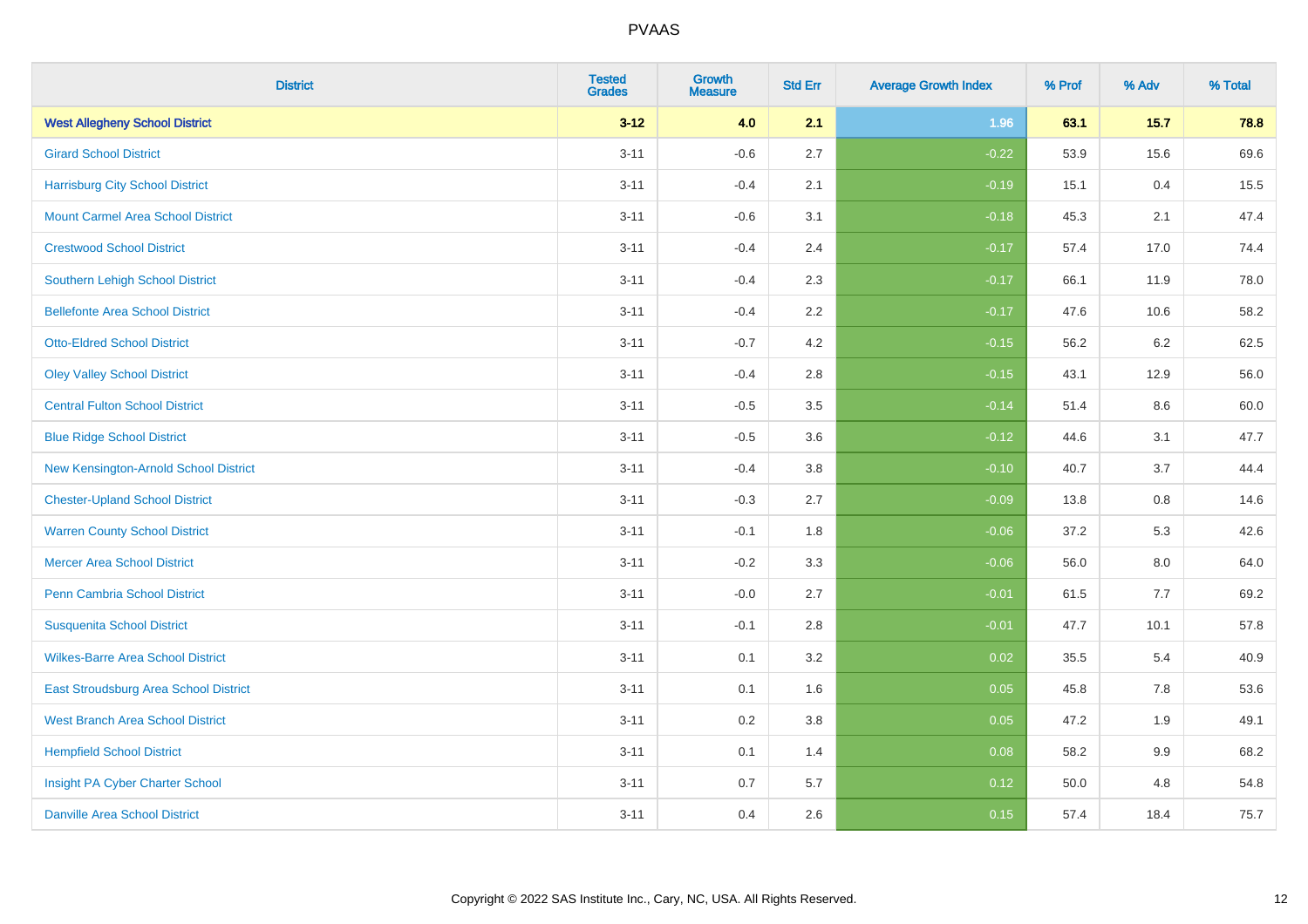| <b>District</b>                               | <b>Tested</b><br><b>Grades</b> | <b>Growth</b><br><b>Measure</b> | <b>Std Err</b> | <b>Average Growth Index</b> | % Prof | % Adv   | % Total |
|-----------------------------------------------|--------------------------------|---------------------------------|----------------|-----------------------------|--------|---------|---------|
| <b>West Allegheny School District</b>         | $3 - 12$                       | 4.0                             | 2.1            | 1.96                        | 63.1   | 15.7    | 78.8    |
| Northern Lebanon School District              | $3 - 11$                       | 0.4                             | 2.5            | 0.15                        | 28.0   | $3.0\,$ | 31.0    |
| <b>Brockway Area School District</b>          | $3 - 11$                       | 0.6                             | 3.6            | 0.16                        | 49.2   | 7.7     | 56.9    |
| <b>Jersey Shore Area School District</b>      | $3 - 11$                       | 0.5                             | 2.6            | 0.21                        | 47.1   | 9.2     | 56.2    |
| <b>Greenville Area School District</b>        | $3 - 11$                       | 0.7                             | 2.9            | 0.26                        | 53.4   | $6.9\,$ | 60.3    |
| <b>Greater Latrobe School District</b>        | $3 - 11$                       | 0.6                             | 1.9            | 0.31                        | 55.5   | 14.1    | 69.5    |
| Lehigh Valley Academy Regional Charter School | $3 - 11$                       | 0.7                             | 2.3            | 0.32                        | 46.3   | 5.0     | 51.4    |
| <b>Lower Dauphin School District</b>          | $3 - 11$                       | 0.6                             | 1.9            | 0.33                        | 49.2   | 12.6    | 61.8    |
| <b>Lakeland School District</b>               | $3 - 11$                       | 1.1                             | 2.8            | 0.38                        | 48.6   | 3.7     | 52.3    |
| <b>Gateway School District</b>                | $3 - 11$                       | 0.8                             | $2.2\,$        | 0.38                        | 52.1   | 13.8    | 65.9    |
| South Eastern School District                 | $3 - 11$                       | 0.9                             | 2.4            | 0.39                        | 54.8   | 6.6     | 61.4    |
| <b>Galeton Area School District</b>           | $3 - 11$                       | 2.2                             | 5.3            | 0.42                        | 41.3   | 4.4     | 45.6    |
| <b>Union Area School District</b>             | $3 - 11$                       | 1.9                             | 4.3            | 0.44                        | 61.5   | $0.0\,$ | 61.5    |
| <b>Upper Adams School District</b>            | $3 - 11$                       | 1.3                             | 2.9            | 0.47                        | 55.2   | 8.6     | 63.8    |
| <b>Hanover Area School District</b>           | $3 - 11$                       | 2.2                             | 4.6            | 0.48                        | 42.9   | 5.7     | 48.6    |
| <b>Schuylkill Valley School District</b>      | $3 - 11$                       | 1.4                             | 2.5            | 0.56                        | 55.1   | 10.2    | 65.3    |
| <b>Forbes Road School District</b>            | $3 - 11$                       | 2.8                             | 5.1            | 0.56                        | 41.4   | 10.3    | 51.7    |
| <b>Commodore Perry School District</b>        | $3 - 11$                       | 3.2                             | 5.5            | 0.58                        | 58.3   | 0.0     | 58.3    |
| <b>Laurel School District</b>                 | $3 - 11$                       | 1.8                             | 3.1            | 0.59                        | 70.1   | 2.3     | 72.4    |
| <b>United School District</b>                 | $3 - 11$                       | 2.1                             | 3.4            | 0.63                        | 60.3   | 6.6     | 66.9    |
| <b>Athens Area School District</b>            | $3 - 11$                       | 1.6                             | 2.5            | 0.64                        | 46.9   | 7.6     | 54.5    |
| <b>Marple Newtown School District</b>         | $3 - 11$                       | 2.0                             | 2.4            | 0.81                        | 57.6   | 12.8    | 70.4    |
| <b>Mcguffey School District</b>               | $3 - 11$                       | 2.1                             | 2.6            | 0.81                        | 57.7   | 3.1     | 60.8    |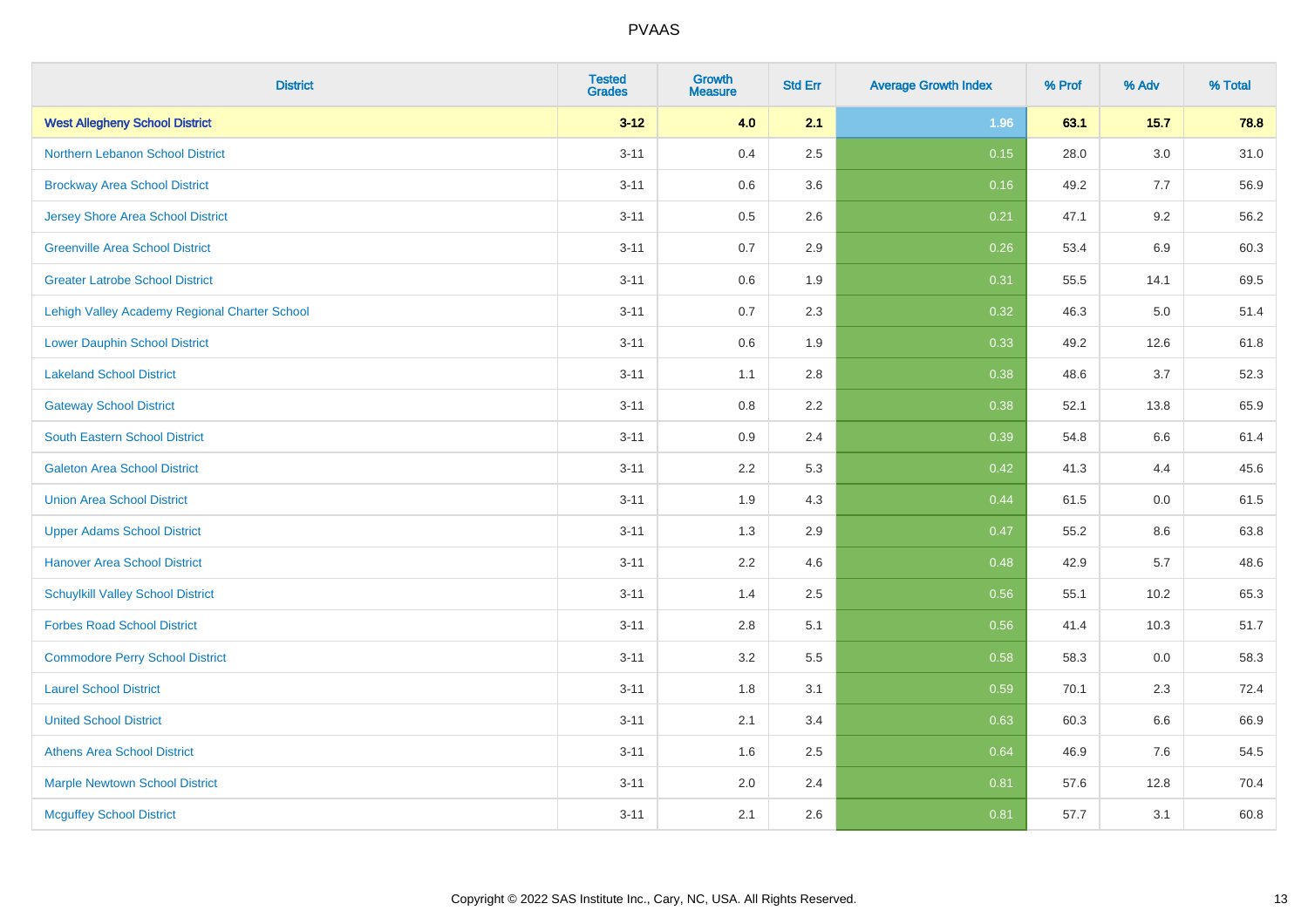| <b>District</b>                                | <b>Tested</b><br><b>Grades</b> | <b>Growth</b><br><b>Measure</b> | <b>Std Err</b> | <b>Average Growth Index</b> | % Prof | % Adv   | % Total |
|------------------------------------------------|--------------------------------|---------------------------------|----------------|-----------------------------|--------|---------|---------|
| <b>West Allegheny School District</b>          | $3 - 12$                       | 4.0                             | 2.1            | 1.96                        | 63.1   | 15.7    | 78.8    |
| West Jefferson Hills School District           | $3 - 11$                       | 1.8                             | 2.1            | 0.88                        | 55.7   | 20.8    | 76.4    |
| South Fayette Township School District         | $3 - 11$                       | 1.7                             | 2.0            | 0.88                        | 61.0   | 26.5    | 87.6    |
| <b>Bedford Area School District</b>            | $3 - 11$                       | 2.5                             | 2.6            | 0.93                        | 48.5   | 10.0    | 58.5    |
| Northwestern Lehigh School District            | $3 - 11$                       | 2.2                             | 2.3            | 0.93                        | 53.3   | 9.7     | 63.0    |
| <b>Keystone School District</b>                | $3 - 11$                       | 3.1                             | 3.3            | 0.94                        | 50.6   | 6.5     | 57.1    |
| <b>Baldwin-Whitehall School District</b>       | $3 - 11$                       | 1.8                             | 1.9            | 0.94                        | 58.6   | 8.6     | 67.1    |
| <b>Clairton City School District</b>           | $3 - 11$                       | 3.5                             | 3.7            | 0.95                        | 13.4   | 0.0     | 13.4    |
| <b>Lower Moreland Township School District</b> | $3 - 11$                       | 2.0                             | 2.2            | 0.95                        | 62.8   | 17.0    | 79.8    |
| <b>Berlin Brothersvalley School District</b>   | $3 - 11$                       | 4.0                             | 4.2            | 0.96                        | 48.8   | 14.0    | 62.8    |
| <b>Hopewell Area School District</b>           | $3 - 11$                       | 2.6                             | 2.7            | 0.97                        | 58.4   | 4.0     | 62.4    |
| <b>Bensalem Township School District</b>       | $3 - 11$                       | 1.6                             | 1.6            | 0.98                        | 38.8   | 8.3     | 47.1    |
| <b>Tunkhannock Area School District</b>        | $3 - 11$                       | 2.3                             | 2.2            | 1.01                        | 44.9   | $9.6\,$ | 54.6    |
| <b>Manheim Central School District</b>         | $3 - 11$                       | 2.1                             | 2.1            | 1.01                        | 53.2   | 11.6    | 64.8    |
| <b>Franklin Regional School District</b>       | $3 - 11$                       | 2.0                             | 1.9            | 1.02                        | 66.7   | 15.5    | 82.1    |
| <b>Williamsport Area School District</b>       | $3 - 11$                       | 1.9                             | 1.8            | 1.04                        | 44.1   | 12.8    | 56.9    |
| <b>General Mclane School District</b>          | $3 - 11$                       | 3.1                             | 2.9            | 1.07                        | 62.3   | 4.9     | 67.2    |
| Meyersdale Area School District                | $3 - 11$                       | 4.2                             | 4.0            | 1.07                        | 43.1   | 6.9     | 50.0    |
| Leechburg Area School District                 | $3 - 11$                       | 4.4                             | 4.0            | 1.09                        | 47.8   | 19.6    | 67.4    |
| Morrisville Borough School District            | $3 - 11$                       | 4.8                             | 4.3            | $1.10$                      | 30.2   | 2.3     | 32.6    |
| <b>Tidioute Community Charter School</b>       | $3 - 11$                       | 5.7                             | 5.1            | 1.11                        | 34.4   | 21.9    | 56.2    |
| Esperanza Cyber Charter School                 | $3 - 11$                       | 7.1                             | 6.1            | 1.16                        | 9.1    | $0.0\,$ | 9.1     |
| <b>Central Cambria School District</b>         | $3 - 11$                       | 3.0                             | 2.5            | 1.17                        | 56.2   | 9.7     | 66.0    |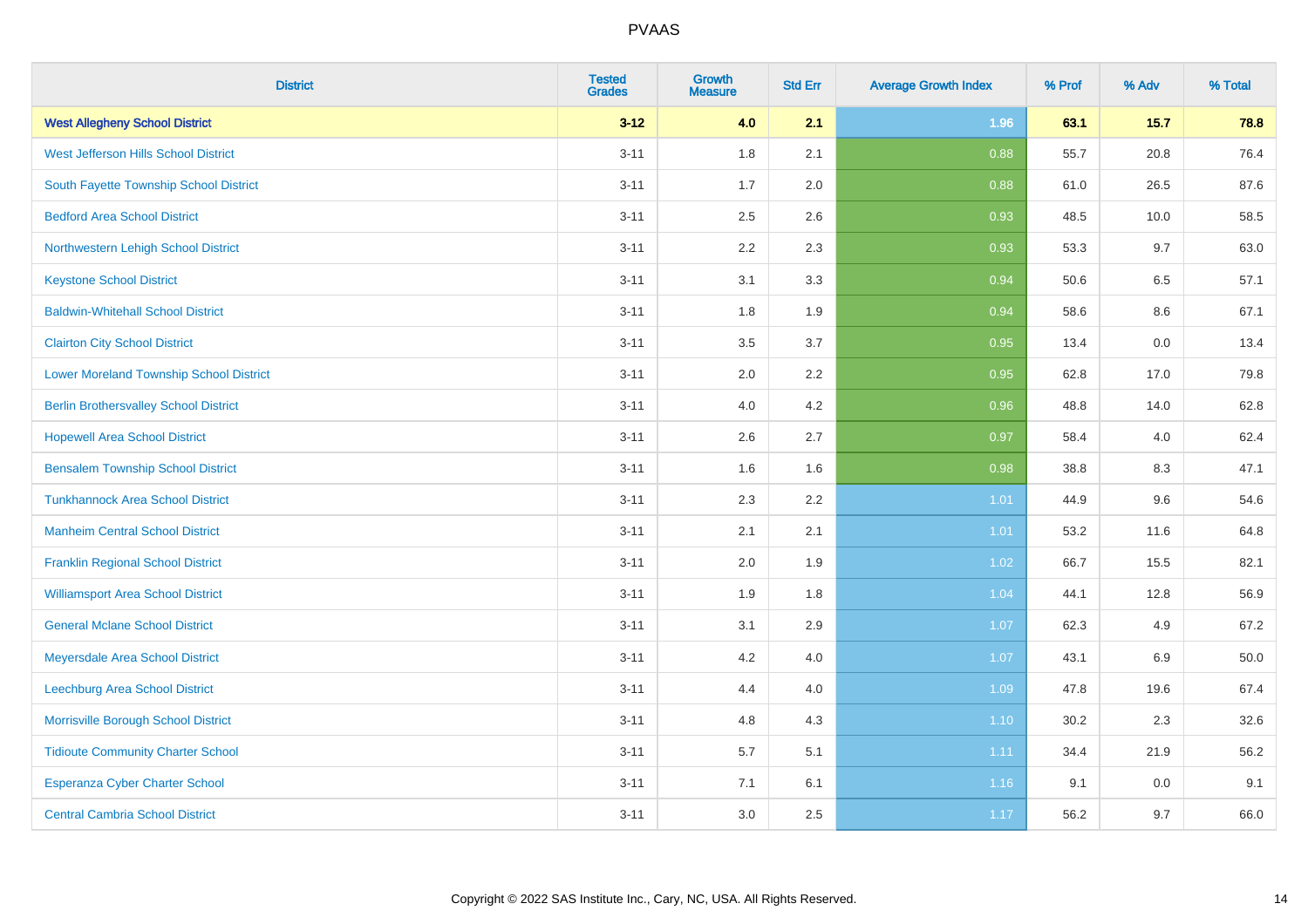| <b>District</b>                           | <b>Tested</b><br><b>Grades</b> | <b>Growth</b><br><b>Measure</b> | <b>Std Err</b> | <b>Average Growth Index</b> | % Prof | % Adv | % Total |
|-------------------------------------------|--------------------------------|---------------------------------|----------------|-----------------------------|--------|-------|---------|
| <b>West Allegheny School District</b>     | $3 - 12$                       | 4.0                             | 2.1            | 1.96                        | 63.1   | 15.7  | 78.8    |
| <b>Port Allegany School District</b>      | $3 - 11$                       | 4.4                             | 3.6            | 1.21                        | 28.1   | 9.4   | 37.5    |
| <b>Halifax Area School District</b>       | $3 - 11$                       | 4.7                             | 3.9            | 1.22                        | 61.5   | 9.6   | 71.2    |
| <b>Line Mountain School District</b>      | $3 - 11$                       | 4.1                             | 3.2            | 1.27                        | 52.9   | 9.2   | 62.1    |
| <b>Fairview School District</b>           | $3 - 11$                       | 3.4                             | 2.6            | $1.32$                      | 57.2   | 17.6  | 74.8    |
| <b>Spring Cove School District</b>        | $3 - 11$                       | 3.4                             | 2.5            | 1.33                        | 47.8   | 12.7  | 60.4    |
| <b>Ligonier Valley School District</b>    | $3 - 11$                       | 4.2                             | 3.1            | 1.34                        | 59.1   | 10.3  | 69.5    |
| <b>Pottsgrove School District</b>         | $3 - 11$                       | 2.8                             | 2.0            | 1.35                        | 44.0   | 10.0  | 53.9    |
| <b>Methacton School District</b>          | $3 - 11$                       | 2.5                             | 1.7            | 1.43                        | 62.5   | 16.4  | 79.0    |
| <b>Towanda Area School District</b>       | $3 - 11$                       | 4.0                             | 2.8            | 1.44                        | 39.4   | 6.6   | 46.0    |
| <b>Punxsutawney Area School District</b>  | $3 - 11$                       | 4.2                             | 2.9            | 1.45                        | 55.0   | 5.5   | 60.6    |
| <b>Everett Area School District</b>       | $3 - 11$                       | 5.0                             | 3.4            | 1.47                        | 60.5   | 1.3   | 61.8    |
| <b>New Brighton Area School District</b>  | $3 - 11$                       | 4.6                             | 3.1            | 1.47                        | 60.9   | 5.8   | 66.7    |
| <b>Burrell School District</b>            | $3 - 11$                       | 4.5                             | 3.1            | 1.48                        | 58.5   | 13.8  | 72.3    |
| <b>Warrior Run School District</b>        | $3 - 11$                       | 4.6                             | 3.0            | 1.51                        | 40.9   | 8.1   | 49.0    |
| <b>Armstrong School District</b>          | $3 - 11$                       | 2.6                             | 1.7            | 1.53                        | 51.5   | 6.1   | 57.6    |
| <b>Pleasant Valley School District</b>    | $3 - 11$                       | 3.1                             | 2.0            | 1.57                        | 57.2   | 5.5   | 62.8    |
| Millersburg Area School District          | $3 - 11$                       | 6.2                             | 3.8            | 1.63                        | 51.8   | 7.4   | 59.3    |
| <b>Conrad Weiser Area School District</b> | $3 - 11$                       | 3.6                             | 2.2            | 1.63                        | 52.1   | 2.1   | 54.2    |
| <b>Central Bucks School District</b>      | $3 - 11$                       | 1.6                             | 0.9            | 1.66                        | 63.0   | 16.8  | 79.8    |
| <b>Reach Cyber Charter School</b>         | $3 - 11$                       | 8.1                             | 4.7            | 1.72                        | 42.4   | 4.6   | 47.0    |
| <b>Northgate School District</b>          | $3 - 11$                       | 6.3                             | 3.6            | 1.73                        | 53.3   | 16.7  | 70.0    |
| <b>Bentworth School District</b>          | $3 - 11$                       | 5.7                             | 3.2            | 1.75                        | 44.2   | 19.5  | 63.6    |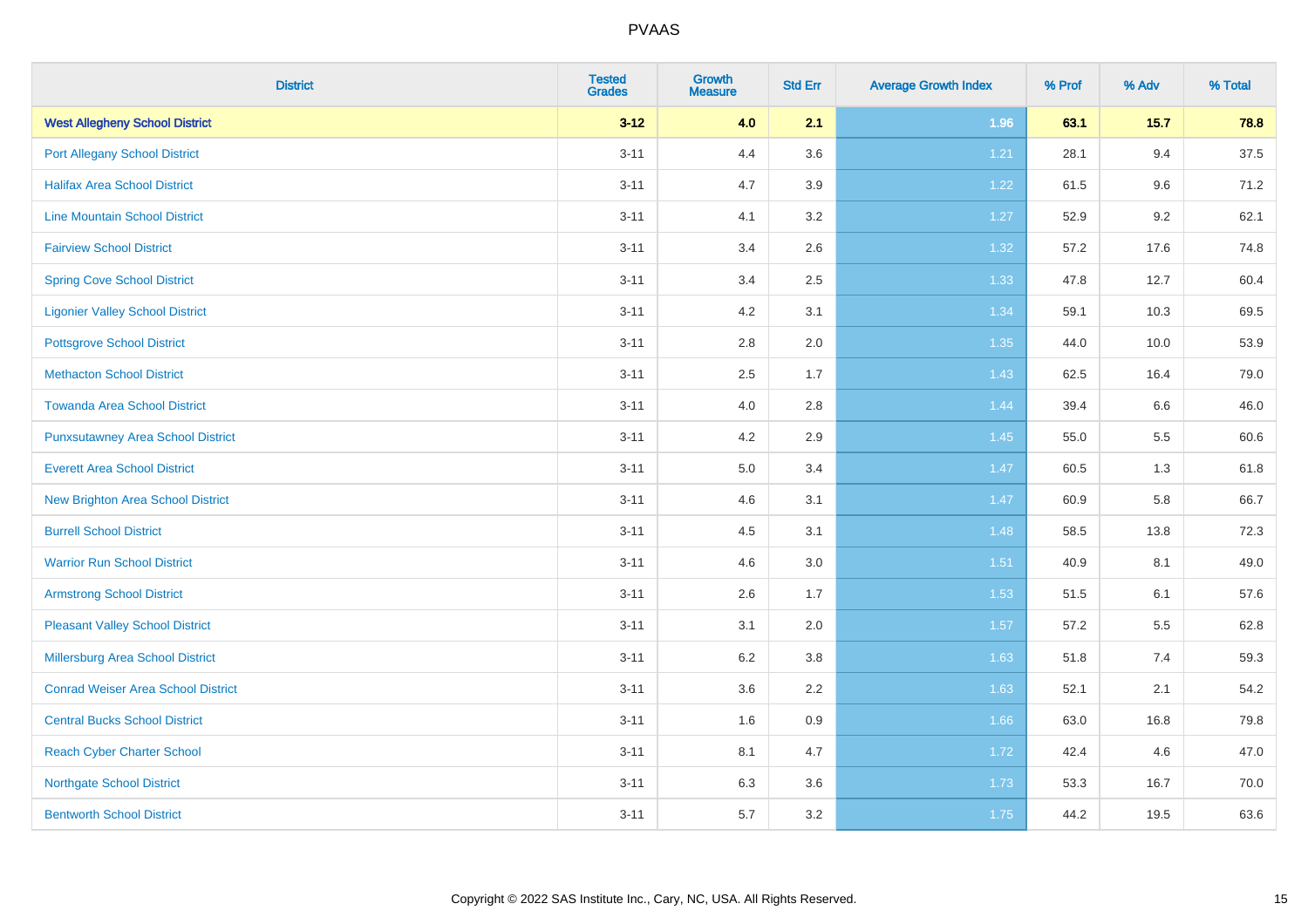| <b>District</b>                                  | <b>Tested</b><br><b>Grades</b> | <b>Growth</b><br><b>Measure</b> | <b>Std Err</b> | <b>Average Growth Index</b> | % Prof | % Adv  | % Total |
|--------------------------------------------------|--------------------------------|---------------------------------|----------------|-----------------------------|--------|--------|---------|
| <b>West Allegheny School District</b>            | $3 - 12$                       | 4.0                             | 2.1            | 1.96                        | 63.1   | $15.7$ | 78.8    |
| <b>Salisbury Township School District</b>        | $3 - 11$                       | 6.3                             | 3.6            | 1.77                        | 46.2   | 6.6    | 52.8    |
| York Academy Regional Charter School             | $3 - 11$                       | 9.0                             | 5.0            | 1.79                        | 55.2   | 0.0    | 55.2    |
| <b>Laurel Highlands School District</b>          | $3 - 11$                       | 4.3                             | 2.4            | 1.81                        | 44.9   | 9.6    | 54.5    |
| <b>Hanover Public School District</b>            | $3 - 11$                       | 5.2                             | 2.8            | 1.83                        | 52.2   | 14.4   | 66.7    |
| <b>Blacklick Valley School District</b>          | $3 - 11$                       | $8.0\,$                         | 4.3            | 1.85                        | 34.1   | 0.0    | 34.1    |
| <b>Uniontown Area School District</b>            | $3 - 11$                       | $6.0\,$                         | 3.2            | 1.87                        | 62.4   | 5.9    | 68.2    |
| <b>Sharon City School District</b>               | $3 - 11$                       | 4.9                             | 2.6            | 1.87                        | 48.2   | 5.3    | 53.4    |
| <b>Steel Valley School District</b>              | $3 - 11$                       | 6.5                             | 3.4            | 1.89                        | 50.7   | 5.6    | 56.3    |
| <b>Western Wayne School District</b>             | $3 - 11$                       | 5.6                             | 2.9            | 1.93                        | 41.3   | 17.4   | 58.7    |
| <b>Blackhawk School District</b>                 | $3 - 11$                       | 4.7                             | 2.3            | 2.01                        | 55.8   | 8.8    | 64.6    |
| <b>Millcreek Township School District</b>        | $3 - 11$                       | 3.1                             | 1.5            | 2.06                        | 55.6   | 14.2   | 69.7    |
| <b>Coudersport Area School District</b>          | $3 - 11$                       | 7.7                             | 3.7            | 2.06                        | 55.7   | 8.2    | 63.9    |
| <b>Keystone Oaks School District</b>             | $3 - 11$                       | $5.5\,$                         | 2.6            | 2.07                        | 53.2   | 12.1   | 65.4    |
| Community Academy Of Philadelphia Charter School | $3 - 11$                       | 5.8                             | 2.7            | 2.12                        | 26.7   | 0.9    | 27.6    |
| Pennsylvania Leadership Charter School           | $3 - 11$                       | 4.6                             | 2.2            | 2.13                        | 55.4   | 11.2   | 66.7    |
| <b>Allegheny Valley School District</b>          | $3 - 11$                       | 8.5                             | 3.9            | 2.17                        | 53.1   | 12.2   | 65.3    |
| <b>Carlynton School District</b>                 | $3 - 11$                       | 7.3                             | 3.3            | 2.22                        | 41.0   | 10.5   | 51.6    |
| <b>Agora Cyber Charter School</b>                | $3 - 11$                       | 5.8                             | 2.6            | 2.28                        | 42.8   | 6.6    | 49.4    |
| <b>Wilson Area School District</b>               | $3 - 11$                       | 6.0                             | 2.6            | 2.30                        | 48.7   | 8.5    | 57.2    |
| <b>Brookville Area School District</b>           | $3 - 11$                       | 6.9                             | 3.0            | 2.30                        | 55.2   | 15.6   | 70.8    |
| <b>Richland School District</b>                  | $3 - 11$                       | 6.7                             | 2.9            | 2.33                        | 62.2   | 19.2   | 81.4    |
| <b>Governor Mifflin School District</b>          | $3 - 11$                       | 4.1                             | 1.8            | 2.33                        | 42.5   | 7.2    | 49.7    |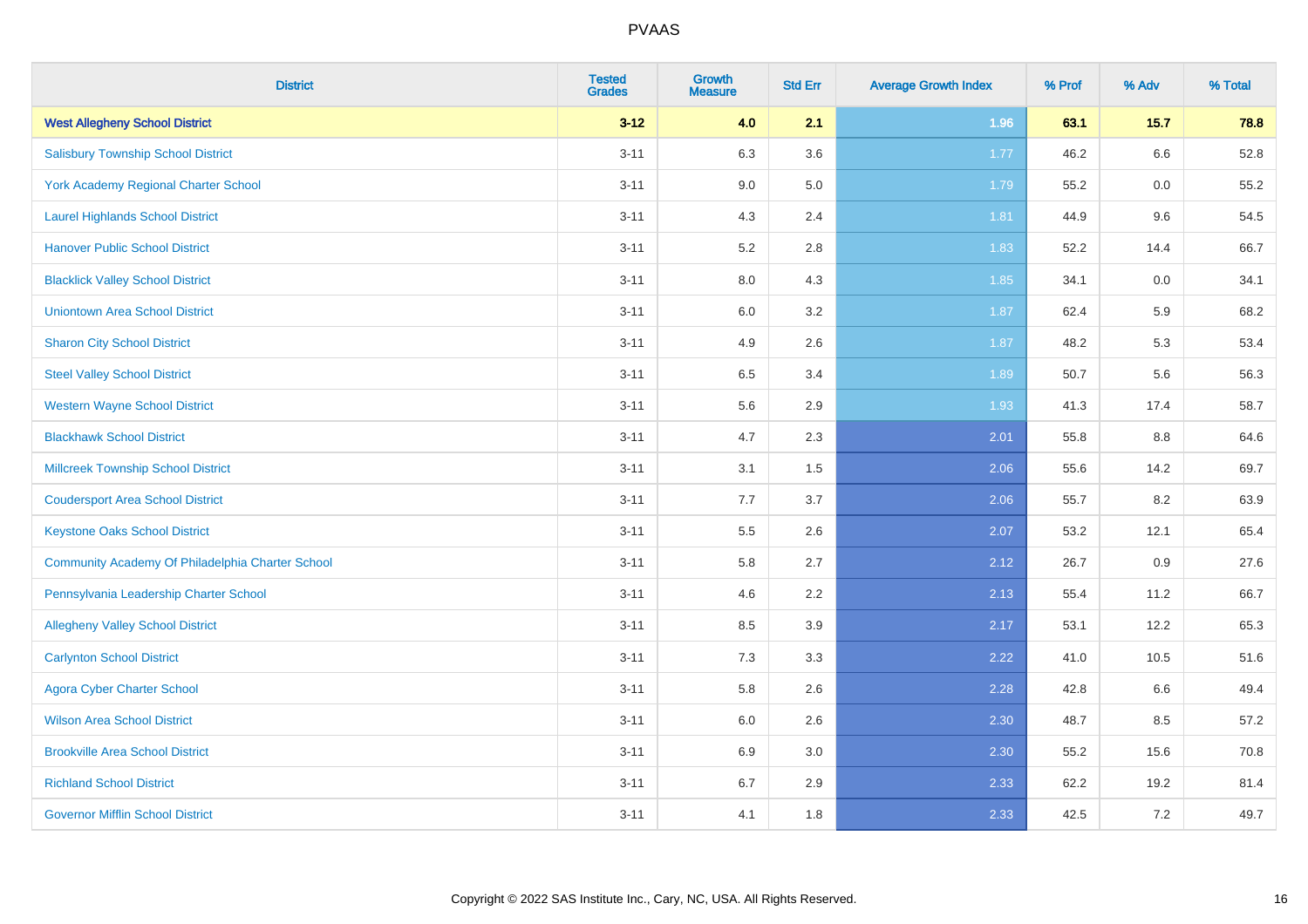| <b>District</b>                             | <b>Tested</b><br><b>Grades</b> | <b>Growth</b><br><b>Measure</b> | <b>Std Err</b> | <b>Average Growth Index</b> | % Prof | % Adv   | % Total |
|---------------------------------------------|--------------------------------|---------------------------------|----------------|-----------------------------|--------|---------|---------|
| <b>West Allegheny School District</b>       | $3 - 12$                       | 4.0                             | 2.1            | 1.96                        | 63.1   | $15.7$  | 78.8    |
| <b>Franklin Area School District</b>        | $3 - 11$                       | 6.6                             | 2.8            | 2.34                        | 48.2   | 4.5     | 52.7    |
| <b>Hampton Township School District</b>     | $3 - 11$                       | 5.1                             | 2.2            | 2.35                        | 54.0   | 28.2    | 82.2    |
| <b>New Foundations Charter School</b>       | $3 - 11$                       | 5.4                             | 2.2            | 2.41                        | 47.2   | $2.5\,$ | 49.8    |
| <b>Wattsburg Area School District</b>       | $3 - 11$                       | 6.5                             | 2.7            | 2.43                        | 42.7   | 7.6     | 50.3    |
| <b>Belle Vernon Area School District</b>    | $3 - 11$                       | 6.5                             | 2.6            | 2.44                        | 55.6   | 11.1    | 66.7    |
| <b>Wilmington Area School District</b>      | $3 - 11$                       | $7.5\,$                         | 3.0            | 2.48                        | 55.1   | 5.1     | 60.2    |
| <b>Shenandoah Valley School District</b>    | $3 - 11$                       | 9.7                             | 3.9            | 2.49                        | 28.3   | 5.0     | 33.3    |
| Northampton Area School District            | $3 - 11$                       | 4.0                             | 1.6            | 2.51                        | 52.3   | 10.8    | 63.1    |
| <b>Clarion Area School District</b>         | $3 - 11$                       | 10.3                            | 4.1            | 2.51                        | 45.4   | 14.6    | 60.0    |
| Renaissance Academy Charter School          | $3 - 11$                       | 8.3                             | 3.3            | 2.54                        | 45.6   | 22.8    | 68.4    |
| <b>New Hope-Solebury School District</b>    | $3 - 11$                       | 7.5                             | 2.9            | 2.57                        | 68.2   | 22.7    | 90.9    |
| <b>Penncrest School District</b>            | $3 - 11$                       | 5.7                             | 2.2            | 2.57                        | 47.2   | 7.1     | 54.3    |
| <b>Kennett Consolidated School District</b> | $3 - 11$                       | 4.8                             | 1.8            | 2.61                        | 52.5   | 10.7    | 63.2    |
| <b>Spring Grove Area School District</b>    | $3 - 11$                       | 5.6                             | 2.1            | 2.68                        | 55.1   | 15.0    | 70.1    |
| <b>Homer-Center School District</b>         | $3 - 11$                       | 9.7                             | 3.6            | 2.70                        | 45.1   | 17.2    | 62.3    |
| <b>Warwick School District</b>              | $3 - 11$                       | 5.2                             | 1.9            | 2.76                        | 46.4   | 17.0    | 63.3    |
| <b>Peters Township School District</b>      | $3 - 11$                       | 5.0                             | 1.8            | 2.76                        | 59.8   | 26.1    | 85.9    |
| <b>Jenkintown School District</b>           | $3 - 11$                       | 12.5                            | 4.4            | 2.84                        | 54.6   | 29.6    | 84.1    |
| <b>Stroudsburg Area School District</b>     | $3 - 11$                       | 5.5                             | 1.9            | 2.88                        | 48.1   | 4.2     | 52.3    |
| <b>Hollidaysburg Area School District</b>   | $3 - 11$                       | 6.0                             | 2.1            | 2.88                        | 57.1   | 12.3    | 69.4    |
| Palmyra Area School District                | $3 - 11$                       | 5.6                             | 1.9            | 2.96                        | 56.4   | 15.6    | 72.0    |
| Montgomery Area School District             | $3 - 11$                       | 10.7                            | 3.6            | 2.96                        | 48.7   | 12.4    | 61.1    |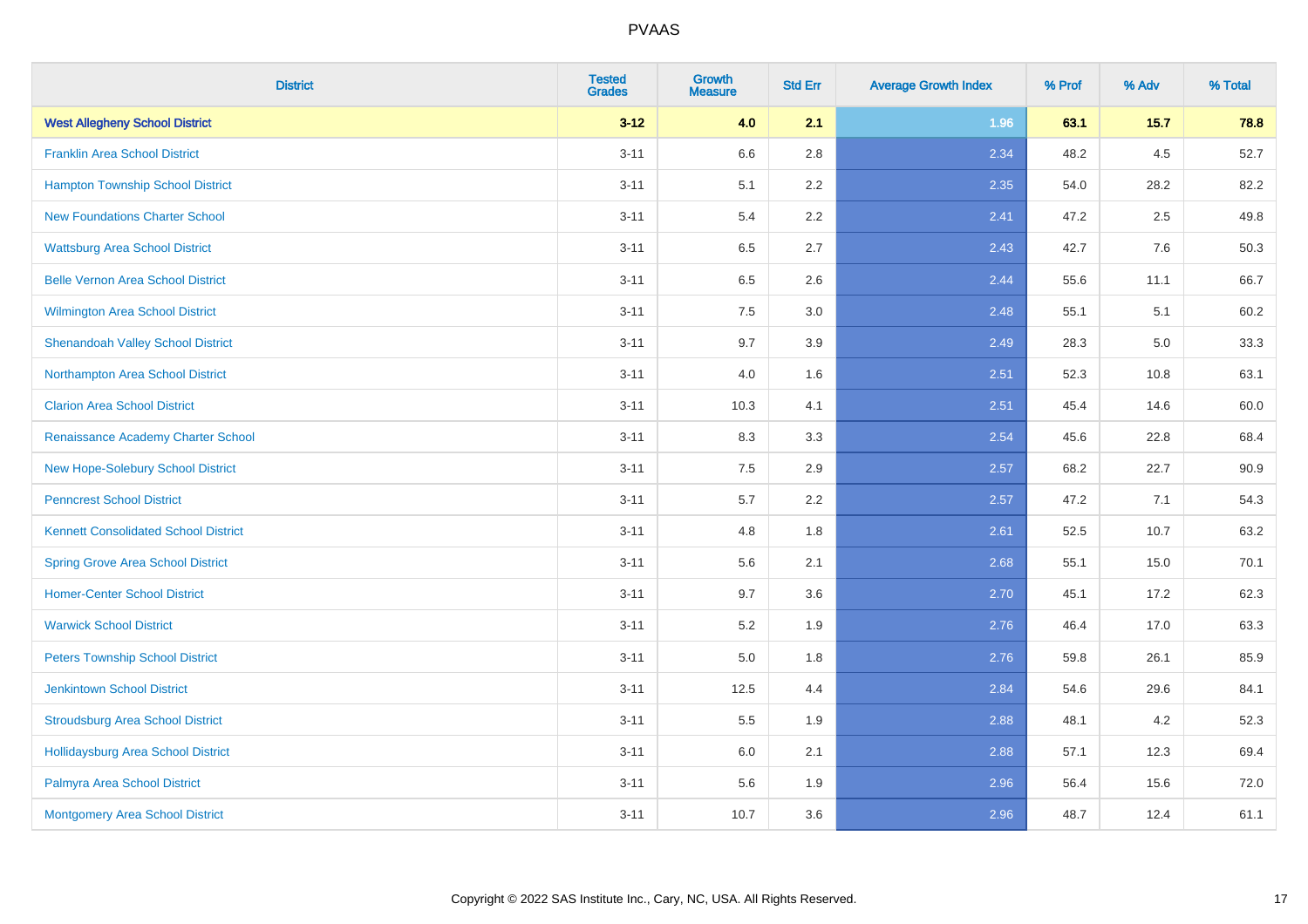| <b>District</b>                                | <b>Tested</b><br><b>Grades</b> | <b>Growth</b><br><b>Measure</b> | <b>Std Err</b> | <b>Average Growth Index</b> | % Prof | % Adv   | % Total |
|------------------------------------------------|--------------------------------|---------------------------------|----------------|-----------------------------|--------|---------|---------|
| <b>West Allegheny School District</b>          | $3 - 12$                       | 4.0                             | 2.1            | 1.96                        | 63.1   | 15.7    | 78.8    |
| <b>Neshaminy School District</b>               | $3 - 11$                       | 4.0                             | 1.3            | 3.02                        | 58.7   | $9.5\,$ | 68.2    |
| Northeastern York School District              | $3 - 11$                       | 5.9                             | 2.0            | 3.03                        | 51.1   | 16.6    | 67.6    |
| <b>Northern Cambria School District</b>        | $3 - 11$                       | 10.0                            | 3.3            | 3.04                        | 47.4   | 5.1     | 52.6    |
| Saint Marys Area School District               | $3 - 11$                       | 7.8                             | 2.6            | 3.04                        | 57.0   | 8.2     | 65.2    |
| <b>Connellsville Area School District</b>      | $3 - 11$                       | 6.1                             | 2.0            | 3.05                        | 45.4   | 7.8     | 53.2    |
| <b>Ephrata Area School District</b>            | $3 - 11$                       | 5.6                             | 1.8            | 3.12                        | 54.7   | 9.5     | 64.2    |
| <b>Avon Grove Charter School</b>               | $3 - 11$                       | 9.0                             | 2.9            | 3.13                        | 58.8   | 16.7    | 75.5    |
| <b>Bethel Park School District</b>             | $3 - 11$                       | 5.6                             | 1.8            | 3.18                        | 65.3   | 18.6    | 83.9    |
| <b>Jamestown Area School District</b>          | $3 - 11$                       | 13.5                            | 4.2            | 3.19                        | 64.4   | 13.3    | 77.8    |
| <b>Sayre Area School District</b>              | $3 - 11$                       | 11.2                            | 3.5            | 3.20                        | 52.2   | 7.5     | 59.7    |
| <b>Wayne Highlands School District</b>         | $3 - 11$                       | 7.8                             | 2.4            | 3.23                        | 52.3   | 13.1    | 65.4    |
| <b>East Penn School District</b>               | $3 - 11$                       | 4.1                             | 1.3            | 3.27                        | 55.8   | 11.5    | 67.3    |
| <b>Mechanicsburg Area School District</b>      | $3 - 11$                       | 5.9                             | 1.8            | 3.29                        | 57.2   | 13.7    | 70.9    |
| <b>Central Dauphin School District</b>         | $3 - 11$                       | 4.4                             | 1.3            | 3.32                        | 53.3   | 7.4     | 60.7    |
| <b>Mastery Charter School - Hardy Williams</b> | $3 - 11$                       | 11.4                            | 3.4            | 3.33                        | 44.3   | 5.7     | 50.0    |
| Pennsylvania Virtual Charter School            | $3 - 11$                       | 11.8                            | 3.5            | 3.37                        | 56.5   | 11.1    | 67.6    |
| <b>School Lane Charter School</b>              | $3 - 11$                       | 12.4                            | 3.6            | 3.43                        | 59.1   | 9.8     | 68.9    |
| <b>Whitehall-Coplay School District</b>        | $3 - 11$                       | 6.1                             | 1.8            | 3.45                        | 49.3   | 7.4     | 56.6    |
| Hamburg Area School District                   | $3 - 11$                       | 8.9                             | 2.5            | 3.63                        | 43.5   | 8.2     | 51.7    |
| <b>Eastern York School District</b>            | $3 - 11$                       | 9.6                             | 2.6            | 3.71                        | 56.3   | 12.6    | 68.9    |
| <b>Midd-West School District</b>               | $3 - 11$                       | 10.3                            | 2.7            | 3.80                        | 58.0   | 13.4    | 71.4    |
| <b>Octorara Area School District</b>           | $3 - 11$                       | 9.1                             | 2.4            | 3.82                        | 52.1   | 8.5     | 60.6    |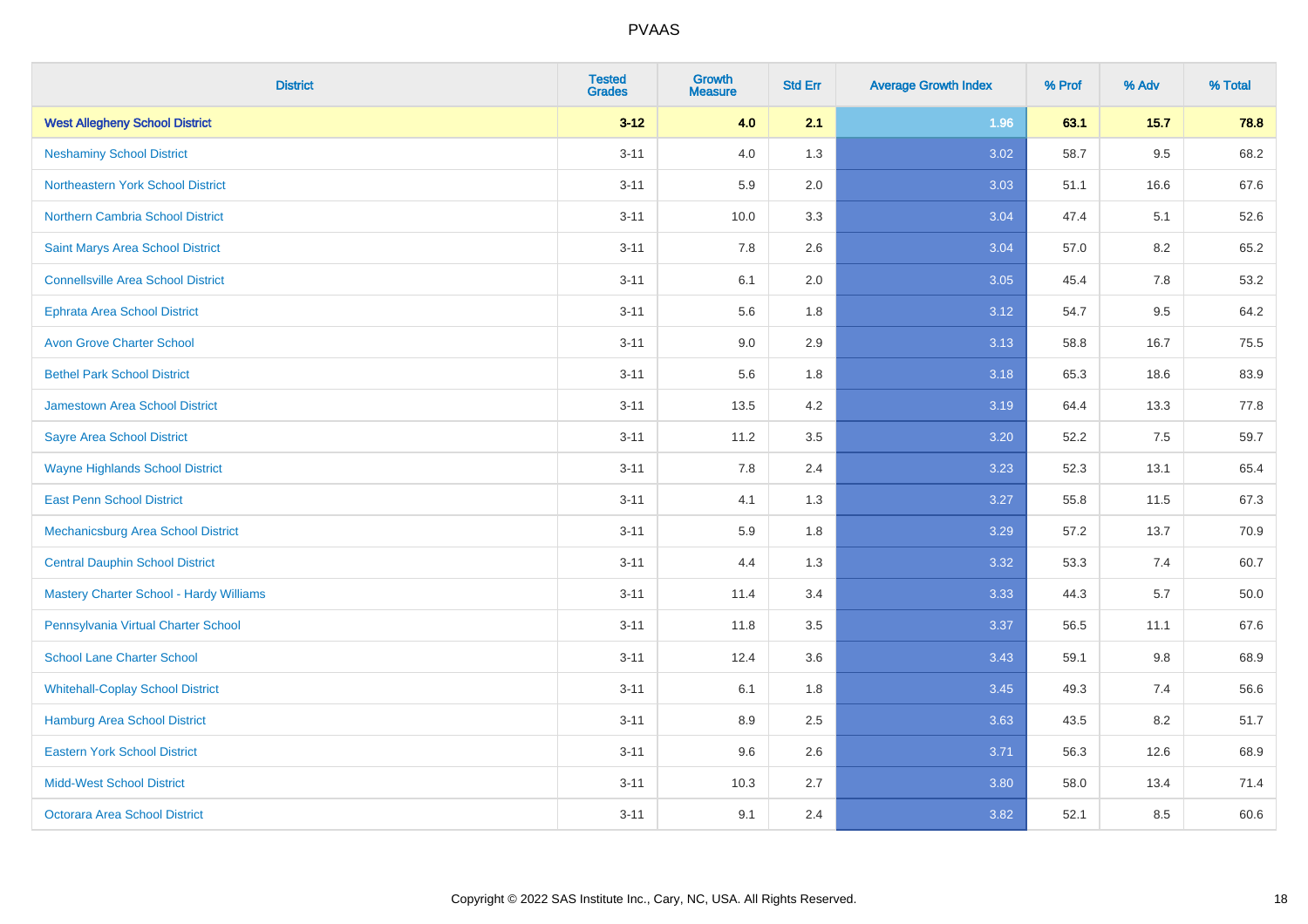| <b>District</b>                               | <b>Tested</b><br><b>Grades</b> | <b>Growth</b><br><b>Measure</b> | <b>Std Err</b> | <b>Average Growth Index</b> | % Prof | % Adv  | % Total |
|-----------------------------------------------|--------------------------------|---------------------------------|----------------|-----------------------------|--------|--------|---------|
| <b>West Allegheny School District</b>         | $3 - 12$                       | 4.0                             | 2.1            | 1.96                        | 63.1   | $15.7$ | 78.8    |
| <b>Eastern Lebanon County School District</b> | $3 - 11$                       | 8.6                             | 2.2            | 3.84                        | 48.8   | 11.4   | 60.3    |
| <b>Lake-Lehman School District</b>            | $3 - 11$                       | 10.8                            | 2.7            | 3.93                        | 55.3   | 7.9    | 63.2    |
| <b>Greenwood School District</b>              | $3 - 11$                       | 15.9                            | 3.9            | 4.11                        | 50.0   | 25.0   | 75.0    |
| <b>Moon Area School District</b>              | $3 - 11$                       | 8.2                             | 1.9            | 4.25                        | 58.7   | 18.5   | 77.2    |
| <b>Parkland School District</b>               | $3 - 11$                       | 5.3                             | 1.2            | 4.30                        | 58.0   | 22.3   | 80.4    |
| <b>Iroquois School District</b>               | $3 - 11$                       | 13.1                            | 3.0            | 4.35                        | 48.2   | 7.8    | 56.0    |
| <b>Spring-Ford Area School District</b>       | $3 - 11$                       | 6.0                             | 1.3            | 4.46                        | 60.8   | 16.5   | 77.4    |
| Northern Bedford County School District       | $3 - 11$                       | 16.5                            | 3.6            | 4.58                        | 51.7   | 20.0   | 71.7    |
| <b>Littlestown Area School District</b>       | $3 - 11$                       | 11.4                            | 2.5            | 4.62                        | 55.2   | 10.4   | 65.6    |
| <b>Conestoga Valley School District</b>       | $3 - 11$                       | 8.7                             | 1.8            | 4.69                        | 60.3   | 13.5   | 73.8    |
| <b>Derry Area School District</b>             | $3 - 11$                       | 13.2                            | 2.8            | 4.69                        | 60.0   | 12.5   | 72.5    |
| <b>Fort Leboeuf School District</b>           | $3 - 11$                       | 11.7                            | 2.5            | 4.73                        | 48.5   | 21.1   | 69.6    |
| <b>Shippensburg Area School District</b>      | $3 - 11$                       | 9.3                             | 1.9            | 4.84                        | 53.1   | 10.2   | 63.3    |
| <b>York Suburban School District</b>          | $3 - 11$                       | 10.1                            | 2.1            | 4.91                        | 53.5   | 27.8   | 81.3    |
| <b>West Perry School District</b>             | $3 - 11$                       | 12.5                            | 2.5            | 4.99                        | 56.6   | 8.4    | 65.0    |
| <b>Cornwall-Lebanon School District</b>       | $3 - 11$                       | 8.3                             | 1.6            | 5.08                        | 47.2   | 8.4    | 55.6    |
| <b>Cocalico School District</b>               | $3 - 11$                       | 10.6                            | 2.0            | 5.18                        | 50.8   | 14.1   | 64.8    |
| <b>Haverford Township School District</b>     | $3 - 11$                       | 8.0                             | 1.5            | 5.27                        | 53.0   | 25.5   | 78.6    |
| Fox Chapel Area School District               | $3 - 11$                       | 9.8                             | 1.8            | 5.36                        | 56.6   | 28.6   | 85.2    |
| <b>Mifflin County School District</b>         | $3 - 11$                       | 9.1                             | 1.7            | 5.49                        | 47.1   | 6.7    | 53.8    |
| <b>Unionville-Chadds Ford School District</b> | $3 - 11$                       | 17.1                            | 3.1            | 5.51                        | 68.1   | 13.2   | 81.3    |
| <b>Mountain View School District</b>          | $3 - 11$                       | 20.9                            | 3.5            | 5.91                        | 57.8   | 20.3   | 78.1    |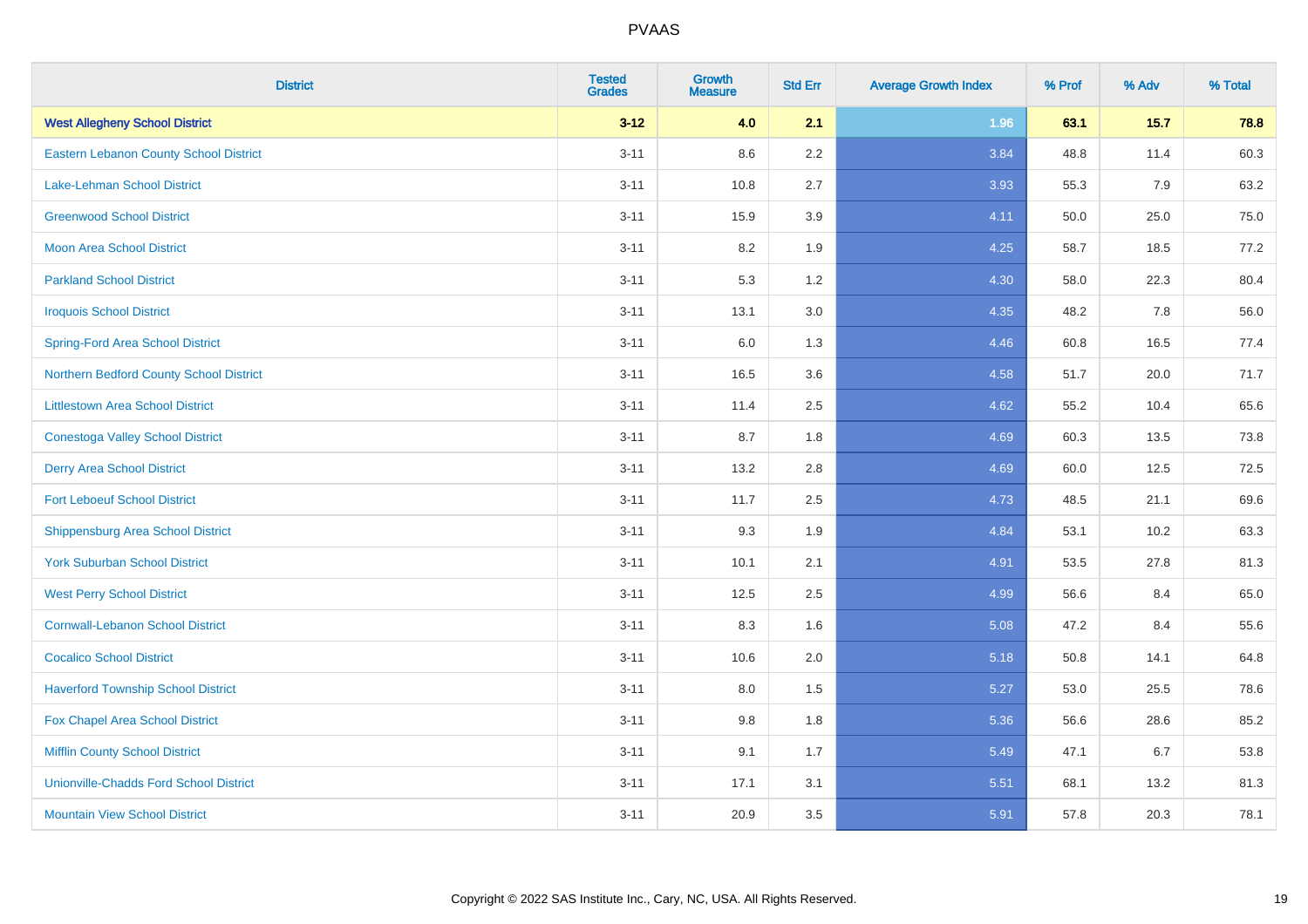| <b>District</b>                             | <b>Tested</b><br><b>Grades</b> | <b>Growth</b><br><b>Measure</b> | <b>Std Err</b> | <b>Average Growth Index</b> | % Prof | % Adv | % Total |
|---------------------------------------------|--------------------------------|---------------------------------|----------------|-----------------------------|--------|-------|---------|
| <b>West Allegheny School District</b>       | $3 - 12$                       | 4.0                             | 2.1            | 1.96                        | 63.1   | 15.7  | 78.8    |
| <b>Saucon Valley School District</b>        | $3 - 11$                       | 14.7                            | 2.5            | 5.98                        | 48.7   | 20.2  | 69.0    |
| <b>Abington Heights School District</b>     | $3 - 11$                       | 13.5                            | 2.2            | 6.27                        | 58.3   | 16.2  | 74.5    |
| <b>Pine-Richland School District</b>        | $3 - 11$                       | 11.5                            | 1.8            | 6.31                        | 60.6   | 24.4  | 85.0    |
| <b>Deer Lakes School District</b>           | $3 - 11$                       | 17.0                            | 2.7            | 6.32                        | 61.5   | 16.4  | 77.9    |
| <b>Hazleton Area School District</b>        | $3 - 11$                       | 9.6                             | 1.4            | 6.77                        | 45.0   | 7.8   | 52.9    |
| Southern York County School District        | $3 - 11$                       | 14.2                            | 2.1            | 6.91                        | 55.1   | 18.1  | 73.1    |
| <b>Delaware Valley School District</b>      | $3 - 11$                       | 12.6                            | 1.8            | 6.93                        | 55.2   | 16.2  | 71.4    |
| <b>Reading School District</b>              | $3 - 11$                       | 10.1                            | 1.4            | 7.25                        | 24.7   | 2.4   | 27.2    |
| <b>Valley View School District</b>          | $3 - 11$                       | 18.1                            | 2.4            | 7.42                        | 53.7   | 14.7  | 68.4    |
| Pennsylvania Cyber Charter School           | $3 - 11$                       | 11.6                            | 1.5            | 7.54                        | 46.3   | 5.0   | 51.3    |
| <b>Upper Merion Area School District</b>    | $3 - 11$                       | 15.3                            | 2.0            | 7.62                        | 59.3   | 19.3  | 78.6    |
| <b>Council Rock School District</b>         | $3 - 11$                       | 8.9                             | 1.2            | 7.65                        | 62.8   | 16.6  | 79.4    |
| <b>Penn-Trafford School District</b>        | $3 - 11$                       | 13.4                            | 1.7            | 7.87                        | 62.3   | 21.9  | 84.2    |
| <b>Pennsbury School District</b>            | $3 - 11$                       | 11.7                            | 1.5            | 7.90                        | 60.1   | 21.3  | 81.3    |
| <b>Great Valley School District</b>         | $3 - 11$                       | 15.0                            | 1.9            | 7.98                        | 50.0   | 35.0  | 85.0    |
| <b>Northern York County School District</b> | $3 - 11$                       | 15.6                            | 2.0            | 7.98                        | 57.4   | 11.5  | 68.8    |
| <b>Springfield School District</b>          | $3 - 11$                       | 13.8                            | 1.7            | 7.99                        | 60.9   | 21.5  | 82.4    |
| <b>Bethlehem Area School District</b>       | $3 - 11$                       | 9.3                             | 1.1            | 8.15                        | 44.7   | 12.0  | 56.7    |
| <b>Colonial School District</b>             | $3 - 11$                       | 14.0                            | 1.7            | 8.21                        | 60.2   | 19.6  | 79.8    |
| <b>Souderton Area School District</b>       | $3 - 11$                       | 12.4                            | 1.5            | 8.28                        | 61.7   | 15.2  | 76.9    |
| <b>North Penn School District</b>           | $3 - 11$                       | 9.1                             | 1.1            | 8.36                        | 55.8   | 17.0  | 72.8    |
| <b>Dallastown Area School District</b>      | $3 - 11$                       | 13.5                            | 1.5            | 8.84                        | 56.0   | 17.9  | 73.8    |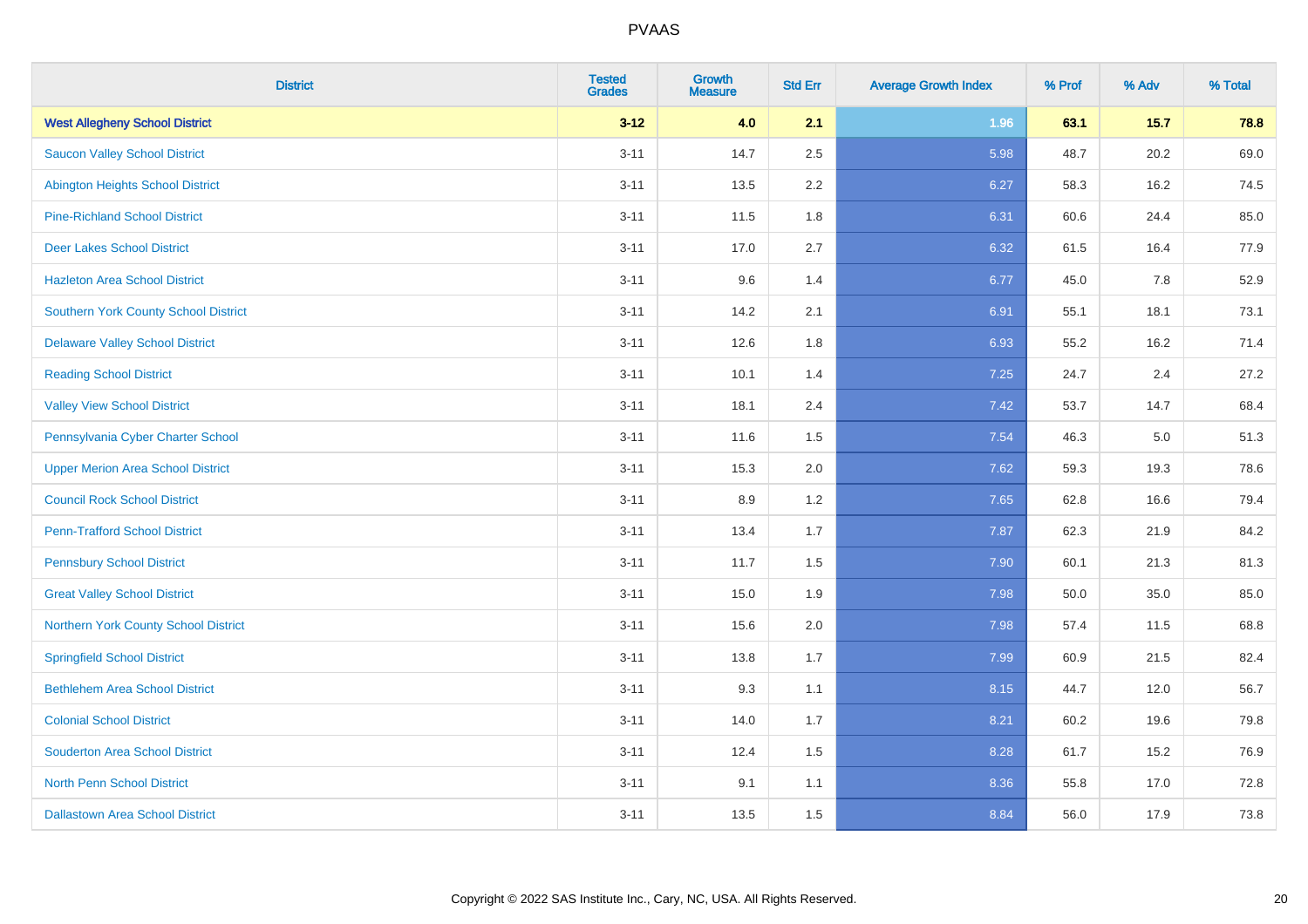| <b>District</b>                           | <b>Tested</b><br><b>Grades</b> | Growth<br><b>Measure</b> | <b>Std Err</b> | <b>Average Growth Index</b> | % Prof | % Adv   | % Total |
|-------------------------------------------|--------------------------------|--------------------------|----------------|-----------------------------|--------|---------|---------|
| <b>West Allegheny School District</b>     | $3 - 12$                       | 4.0                      | 2.1            | 1.96                        | 63.1   | $15.7$  | 78.8    |
| <b>Norwin School District</b>             | $3 - 11$                       | 18.0                     | 1.7            | 10.37                       | 58.5   | 27.0    | 85.4    |
| <b>West Chester Area School District</b>  | $3 - 11$                       | 12.6                     | 1.2            | 10.38                       | 66.8   | 20.2    | 87.0    |
| <b>Upper Saint Clair School District</b>  | $3 - 11$                       | 18.5                     | 1.7            | 10.65                       | 61.8   | 30.1    | 91.9    |
| Downingtown Area School District          | $3 - 11$                       | 12.1                     | 1.1            | 10.67                       | 60.0   | 23.5    | 83.6    |
| <b>Upper Perkiomen School District</b>    | $3 - 11$                       | 22.1                     | 2.1            | 10.74                       | 57.7   | 13.2    | 70.9    |
| North Allegheny School District           | $3 - 11$                       | 17.4                     | 1.3            | 13.52                       | 59.5   | 28.1    | 87.6    |
| <b>State College Area School District</b> | $3 - 11$                       | 20.5                     | 1.4            | 14.33                       | 58.0   | 25.9    | 84.0    |
| <b>Lower Merion School District</b>       | $3 - 11$                       | 19.0                     | 1.3            | 14.93                       | 55.6   | 29.9    | 85.5    |
| <b>York City School District</b>          | $3 - 12$                       | $-28.9$                  | 2.1            | $-13.59$                    | 6.0    | 0.3     | 6.2     |
| <b>Lancaster School District</b>          | $3 - 12$                       | $-15.8$                  | 1.5            | $-10.90$                    | 14.6   | 2.3     | 16.9    |
| <b>Erie City School District</b>          | $3-12$                         | $-14.5$                  | 1.6            | $-9.26$                     | 25.4   | 3.0     | 28.4    |
| <b>Norristown Area School District</b>    | $3 - 12$                       | $-12.8$                  | 1.6            | $-7.98$                     | 23.5   | $2.3\,$ | 25.7    |
| <b>Tulpehocken Area School District</b>   | $3 - 12$                       | $-13.7$                  | 2.8            | $-4.81$                     | 36.7   | 2.8     | 39.4    |
| <b>Penns Manor Area School District</b>   | $3 - 12$                       | $-17.0$                  | 3.7            | $-4.52$                     | 29.7   | 3.1     | 32.8    |
| <b>Annville-Cleona School District</b>    | $3 - 12$                       | $-12.1$                  | 2.7            | $-4.46$                     | 34.9   | 7.8     | 42.6    |
| <b>Lampeter-Strasburg School District</b> | $3 - 12$                       | $-8.6$                   | 2.0            | $-4.33$                     | 55.1   | 9.8     | 64.8    |
| <b>West Mifflin Area School District</b>  | $3 - 12$                       | $-12.3$                  | 2.9            | $-4.22$                     | 39.7   | 10.3    | 50.0    |
| Catasauqua Area School District           | $3 - 12$                       | $-12.1$                  | 3.0            | $-4.00$                     | 36.8   | 7.6     | 44.3    |
| <b>Bradford Area School District</b>      | $3 - 12$                       | $-9.3$                   | 2.4            | $-3.87$                     | 45.8   | 8.3     | 54.2    |
| Northern Lehigh School District           | $3 - 12$                       | $-10.4$                  | 2.7            | $-3.82$                     | 28.0   | 9.3     | 37.3    |
| <b>Interboro School District</b>          | $3 - 12$                       | $-7.3$                   | 2.1            | $-3.43$                     | 46.6   | 4.8     | 51.4    |
| <b>Tamaqua Area School District</b>       | $3-12$                         | $-8.2$                   | 2.5            | $-3.24$                     | 44.5   | 1.9     | 46.4    |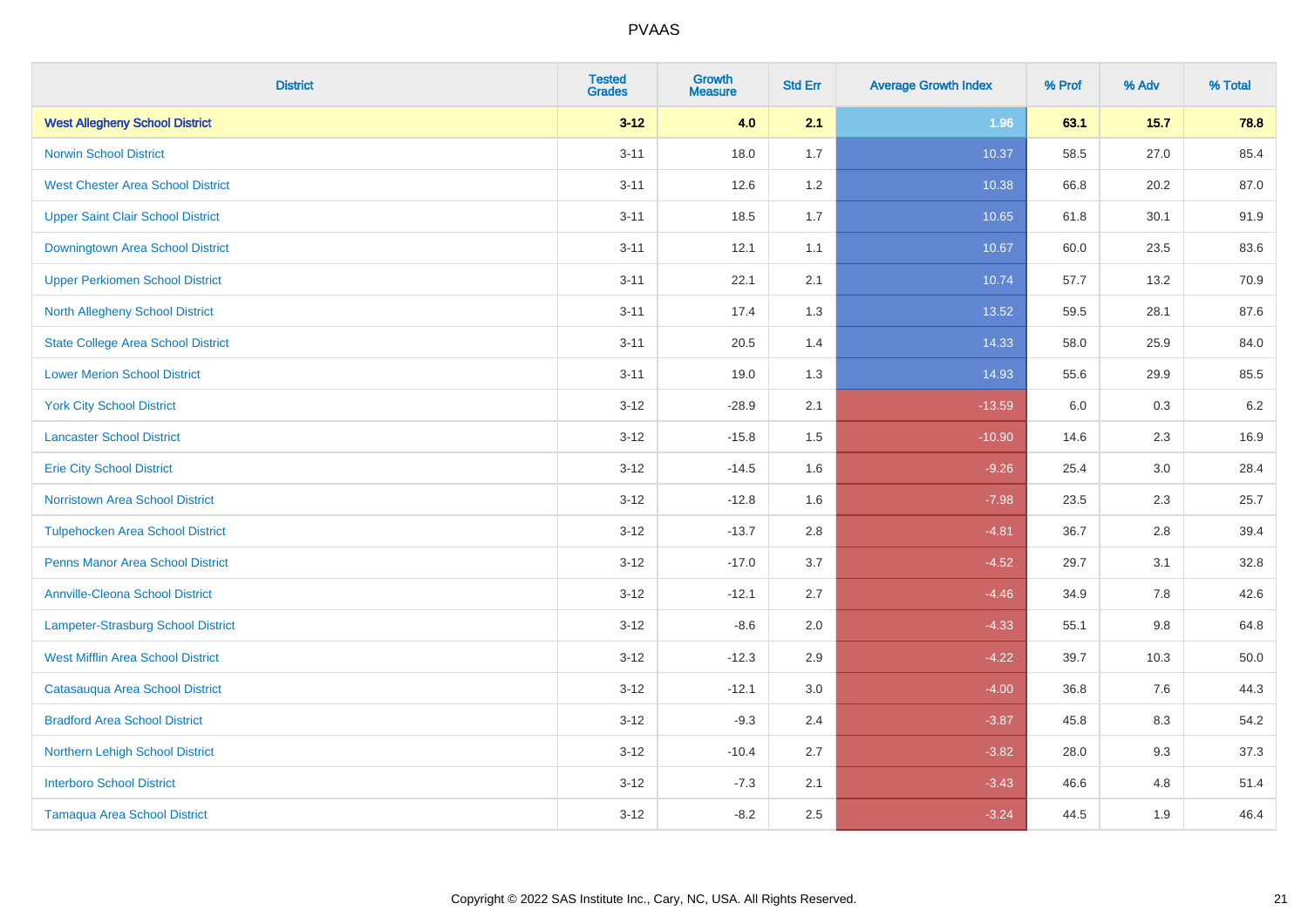| <b>District</b>                                 | <b>Tested</b><br><b>Grades</b> | <b>Growth</b><br><b>Measure</b> | <b>Std Err</b> | <b>Average Growth Index</b> | % Prof | % Adv   | % Total |
|-------------------------------------------------|--------------------------------|---------------------------------|----------------|-----------------------------|--------|---------|---------|
| <b>West Allegheny School District</b>           | $3 - 12$                       | 4.0                             | 2.1            | 1.96                        | 63.1   | 15.7    | 78.8    |
| <b>Waynesboro Area School District</b>          | $3 - 12$                       | $-6.1$                          | 1.9            | $-3.20$                     | 50.0   | $6.8\,$ | 56.8    |
| <b>Conneaut School District</b>                 | $3 - 12$                       | $-7.5$                          | 2.6            | $-2.91$                     | 38.4   | 7.4     | 45.8    |
| <b>Easton Area School District</b>              | $3 - 12$                       | $-4.1$                          | 1.4            | $-2.91$                     | 39.9   | 4.0     | 43.9    |
| <b>Union City Area School District</b>          | $3-12$                         | $-10.2$                         | 3.6            | $-2.87$                     | 42.9   | 3.2     | 46.0    |
| <b>Northern Potter School District</b>          | $3 - 12$                       | $-13.1$                         | 4.6            | $-2.84$                     | 37.5   | 0.0     | 37.5    |
| <b>Quakertown Community School District</b>     | $3 - 12$                       | $-4.4$                          | 1.6            | $-2.70$                     | 56.5   | 10.0    | 66.6    |
| <b>New Castle Area School District</b>          | $3 - 12$                       | $-6.4$                          | 2.4            | $-2.66$                     | 32.5   | 4.3     | 36.8    |
| Northern Tioga School District                  | $3 - 12$                       | $-7.5$                          | 2.8            | $-2.64$                     | 54.0   | 1.2     | 55.2    |
| <b>Juniata County School District</b>           | $3-12$                         | $-4.9$                          | 2.1            | $-2.26$                     | 38.5   | 2.9     | 41.4    |
| <b>Keystone Education Center Charter School</b> | $3 - 12$                       | $-12.9$                         | 5.9            | $-2.19$                     | 28.0   | 0.0     | 28.0    |
| Susquehanna Township School District            | $3 - 12$                       | $-5.8$                          | 2.7            | $-2.17$                     | 36.0   | 5.6     | 41.6    |
| <b>Forest City Regional School District</b>     | $3 - 12$                       | $-6.0$                          | $3.0\,$        | $-1.96$                     | 44.1   | $0.0\,$ | 44.1    |
| <b>Central Columbia School District</b>         | $3 - 12$                       | $-4.8$                          | 2.6            | $-1.86$                     | 53.7   | 14.8    | 68.5    |
| <b>Brownsville Area School District</b>         | $3 - 12$                       | $-7.2$                          | 3.9            | $-1.83$                     | 34.4   | 6.1     | 40.5    |
| <b>Old Forge School District</b>                | $3 - 12$                       | $-5.9$                          | 3.4            | $-1.73$                     | 52.9   | 7.1     | 60.0    |
| <b>Twin Valley School District</b>              | $3 - 12$                       | $-3.6$                          | 2.1            | $-1.69$                     | 49.6   | 7.1     | 56.8    |
| <b>Pottstown School District</b>                | $3 - 12$                       | $-4.0$                          | 2.4            | $-1.68$                     | 29.8   | 1.2     | 31.0    |
| <b>Bristol Borough School District</b>          | $3 - 12$                       | $-4.3$                          | 3.4            | $-1.27$                     | 39.7   | 1.3     | 41.0    |
| <b>Apollo-Ridge School District</b>             | $3 - 12$                       | $-4.7$                          | 3.7            | $-1.24$                     | 50.0   | 10.0    | 60.0    |
| <b>Scranton School District</b>                 | $3-12$                         | $-2.9$                          | 2.4            | $-1.22$                     | 45.6   | 3.6     | 49.1    |
| <b>Chestnut Ridge School District</b>           | $3 - 12$                       | $-3.4$                          | 2.9            | $-1.17$                     | 46.6   | 5.8     | 52.4    |
| <b>Conemaugh Township Area School District</b>  | $3 - 12$                       | $-3.7$                          | 3.4            | $-1.09$                     | 53.8   | 17.6    | 71.4    |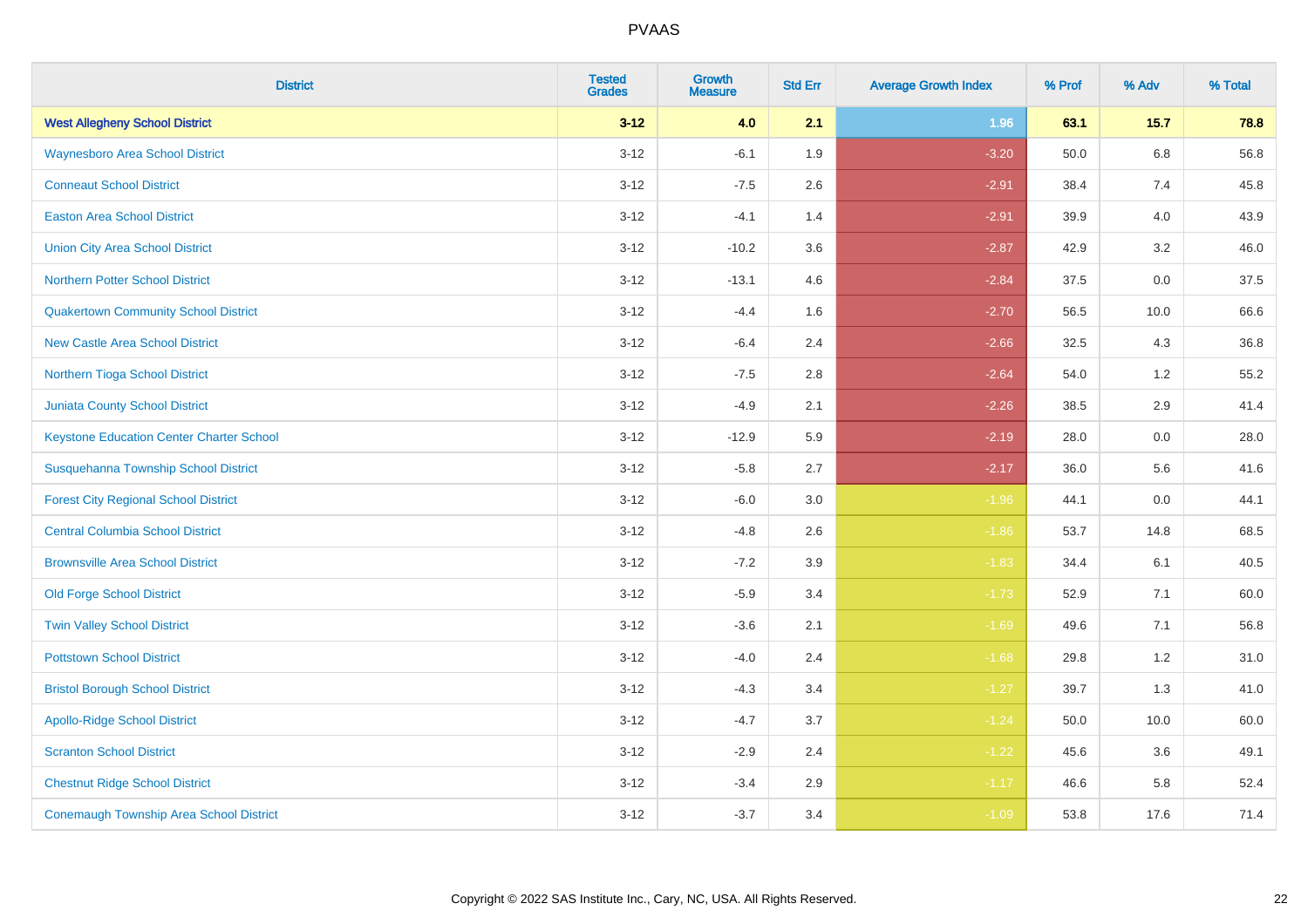| <b>District</b>                               | <b>Tested</b><br><b>Grades</b> | <b>Growth</b><br><b>Measure</b> | <b>Std Err</b> | <b>Average Growth Index</b> | % Prof | % Adv | % Total |
|-----------------------------------------------|--------------------------------|---------------------------------|----------------|-----------------------------|--------|-------|---------|
| <b>West Allegheny School District</b>         | $3 - 12$                       | 4.0                             | 2.1            | 1.96                        | 63.1   | 15.7  | 78.8    |
| <b>Columbia Borough School District</b>       | $3 - 12$                       | $-3.1$                          | 3.5            | $-0.89$                     | 29.5   | 1.9   | 31.4    |
| <b>Conemaugh Valley School District</b>       | $3 - 12$                       | $-3.2$                          | 4.1            | $-0.78$                     | 48.2   | 5.6   | 53.7    |
| <b>Turkeyfoot Valley Area School District</b> | $3 - 12$                       | $-4.3$                          | 5.6            | $-0.76$                     | 22.0   | 5.1   | 27.1    |
| <b>Clarion-Limestone Area School District</b> | $3 - 12$                       | $-2.5$                          | 4.1            | $-0.60$                     | 56.8   | 6.8   | 63.6    |
| <b>Manheim Township School District</b>       | $3 - 12$                       | $-0.9$                          | 1.6            | $-0.58$                     | 53.2   | 15.5  | 68.7    |
| Elizabethtown Area School District            | $3 - 12$                       | $-0.9$                          | 1.9            | $-0.47$                     | 50.0   | 11.2  | 61.2    |
| <b>Conewago Valley School District</b>        | $3 - 12$                       | $-0.9$                          | 2.0            | $-0.45$                     | 51.7   | 9.6   | 61.3    |
| <b>Bangor Area School District</b>            | $3 - 12$                       | $-0.9$                          | 2.0            | $-0.43$                     | 44.3   | 4.7   | 49.0    |
| <b>Panther Valley School District</b>         | $3 - 12$                       | $-0.6$                          | 3.3            | $-0.19$                     | 47.9   | 4.3   | 52.1    |
| <b>Millville Area School District</b>         | $3 - 12$                       | $-0.9$                          | 4.7            | $-0.18$                     | 51.4   | 5.4   | 56.8    |
| <b>Kutztown Area School District</b>          | $3 - 12$                       | $-0.2$                          | 3.2            | $-0.05$                     | 55.4   | 13.3  | 68.7    |
| <b>Avella Area School District</b>            | $3 - 12$                       | $-0.3$                          | 4.7            | $-0.05$                     | 49.3   | 14.5  | 63.8    |
| <b>Smethport Area School District</b>         | $3 - 12$                       | 0.6                             | 3.9            | 0.15                        | 37.0   | 1.8   | 38.9    |
| <b>Wyomissing Area School District</b>        | $3 - 12$                       | 0.8                             | 2.6            | 0.33                        | 55.7   | 17.6  | 73.3    |
| <b>Tussey Mountain School District</b>        | $3 - 12$                       | 1.5                             | 3.7            | 0.40                        | 38.6   | 1.8   | 40.4    |
| <b>Newport School District</b>                | $3 - 12$                       | 1.4                             | 3.5            | 0.41                        | 51.5   | 10.3  | 61.8    |
| <b>Roberto Clemente Charter School</b>        | $3 - 12$                       | 2.2                             | 4.9            | 0.45                        | 27.5   | 5.0   | 32.5    |
| <b>Purchase Line School District</b>          | $3 - 12$                       | 1.7                             | 3.5            | 0.47                        | 43.1   | 5.4   | 48.5    |
| <b>Radnor Township School District</b>        | $3 - 12$                       | 1.0                             | 2.1            | 0.50                        | 65.0   | 23.2  | 88.2    |
| <b>Union School District</b>                  | $3 - 12$                       | 2.3                             | 4.2            | 0.54                        | 32.6   | 7.0   | 39.5    |
| <b>Camp Hill School District</b>              | $3 - 12$                       | 2.3                             | 3.0            | 0.78                        | 53.6   | 17.5  | 71.1    |
| North Clarion County School District          | $3 - 12$                       | 3.7                             | 4.3            | 0.85                        | 67.5   | 15.0  | 82.5    |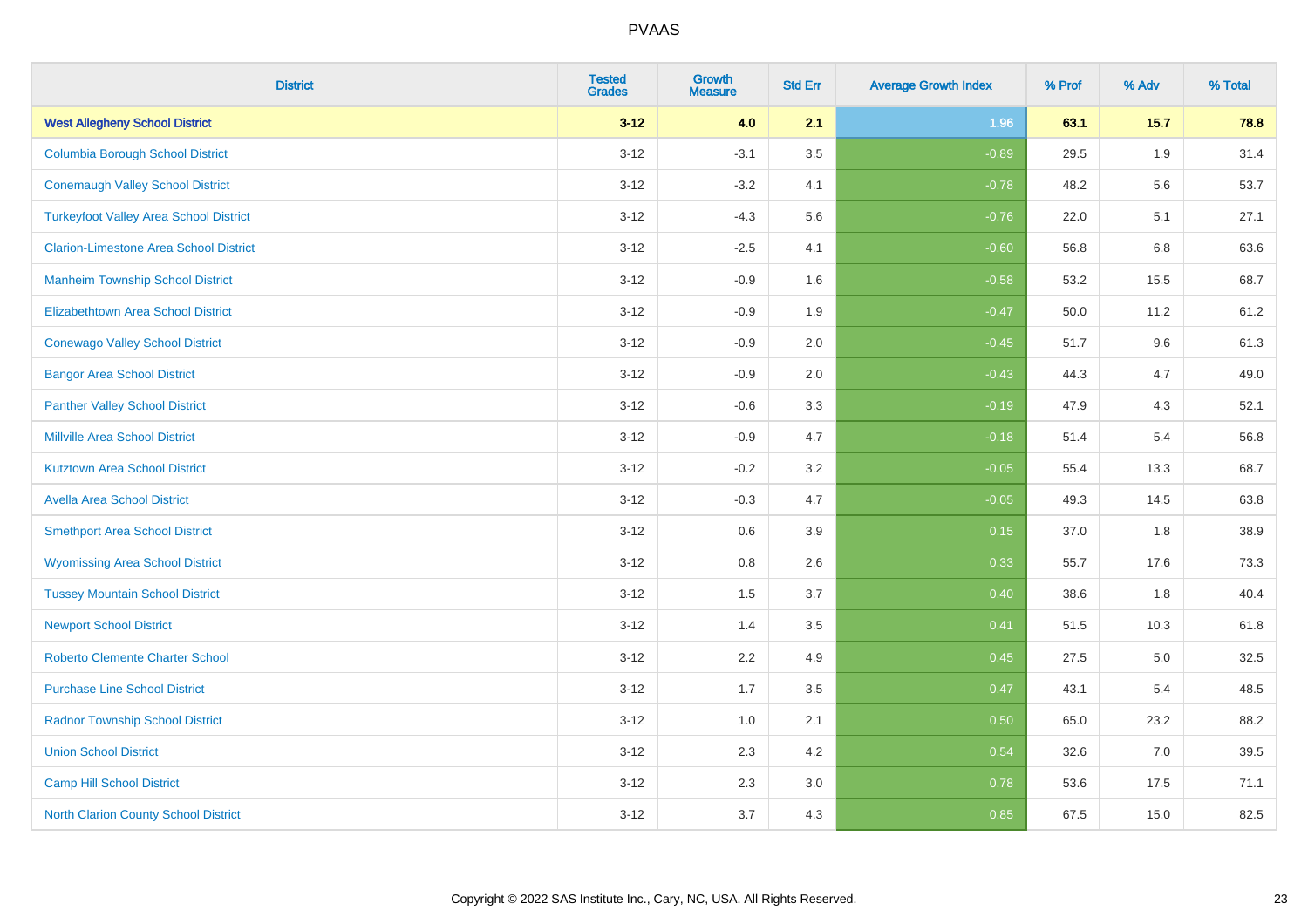| <b>District</b>                                        | <b>Tested</b><br><b>Grades</b> | Growth<br><b>Measure</b> | <b>Std Err</b> | <b>Average Growth Index</b> | % Prof | % Adv  | % Total |
|--------------------------------------------------------|--------------------------------|--------------------------|----------------|-----------------------------|--------|--------|---------|
| <b>West Allegheny School District</b>                  | $3 - 12$                       | 4.0                      | 2.1            | 1.96                        | 63.1   | $15.7$ | 78.8    |
| <b>Woodland Hills School District</b>                  | $3 - 12$                       | 3.2                      | 2.6            | 1.22                        | 31.4   | 3.6    | 35.0    |
| <b>Donegal School District</b>                         | $3 - 12$                       | 3.1                      | 2.4            | 1.29                        | 60.6   | 9.1    | 69.7    |
| <b>West York Area School District</b>                  | $3 - 12$                       | $3.2\,$                  | 2.3            | 1.38                        | 53.8   | 4.4    | 58.2    |
| <b>Loyalsock Township School District</b>              | $3 - 12$                       | 4.2                      | 2.8            | 1.47                        | 54.3   | 2.1    | 56.4    |
| <b>Hermitage School District</b>                       | $3 - 12$                       | $3.8\,$                  | 2.4            | 1.60                        | 57.5   | 9.3    | 66.8    |
| <b>Oswayo Valley School District</b>                   | $3 - 12$                       | 8.5                      | 5.0            | 1.68                        | 50.0   | 16.7   | 66.7    |
| <b>Pottsville Area School District</b>                 | $3 - 12$                       | 4.4                      | 2.3            | 1.94                        | 44.8   | 5.4    | 50.2    |
| <b>West Allegheny School District</b>                  | $3 - 12$                       | 4.0                      | 2.1            | 1.96                        | 63.1   | 15.7   | 78.8    |
| <b>Altoona Area School District</b>                    | $3 - 12$                       | 3.3                      | 1.6            | 1.99                        | 47.7   | 8.2    | 55.9    |
| <b>Chester Charter Scholars Academy Charter School</b> | $3 - 12$                       | 8.4                      | 4.1            | 2.03                        | 23.4   | 0.0    | 23.4    |
| <b>South Western School District</b>                   | $3 - 12$                       | 3.9                      | 1.9            | 2.08                        | 60.2   | 8.1    | 68.3    |
| <b>Grove City Area School District</b>                 | $3 - 12$                       | 5.1                      | 2.4            | 2.09                        | 36.4   | 16.5   | 52.8    |
| <b>Eastern Lancaster County School District</b>        | $3 - 12$                       | 4.5                      | 2.2            | 2.09                        | 46.3   | 11.4   | 57.6    |
| Pennsylvania Distance Learning Charter School          | $3 - 12$                       | 9.3                      | 4.2            | 2.22                        | 42.2   | 3.1    | 45.3    |
| Lincoln Leadership Academy Charter School              | $3 - 12$                       | 14.2                     | 6.4            | 2.22                        | 23.5   | 0.0    | 23.5    |
| People For People Charter School                       | $3 - 12$                       | 13.3                     | 5.5            | 2.43                        | 13.5   | 0.0    | 13.5    |
| <b>Wyalusing Area School District</b>                  | $3 - 12$                       | 8.8                      | 3.3            | 2.68                        | 54.6   | 11.7   | 66.2    |
| <b>Hempfield Area School District</b>                  | $3 - 12$                       | 4.6                      | 1.6            | 2.86                        | 53.5   | 20.1   | 73.6    |
| <b>Daniel Boone Area School District</b>               | $3 - 12$                       | 5.7                      | 2.0            | 2.88                        | 51.0   | 11.5   | 62.6    |
| <b>Dover Area School District</b>                      | $3 - 12$                       | 6.0                      | 2.1            | 2.94                        | 52.2   | 6.0    | 58.2    |
| <b>Cranberry Area School District</b>                  | $3 - 12$                       | 9.2                      | 3.0            | 3.04                        | 47.5   | 10.2   | 57.6    |
| Ambridge Area School District                          | $3 - 12$                       | 9.1                      | 2.6            | 3.46                        | 50.4   | 10.7   | 61.1    |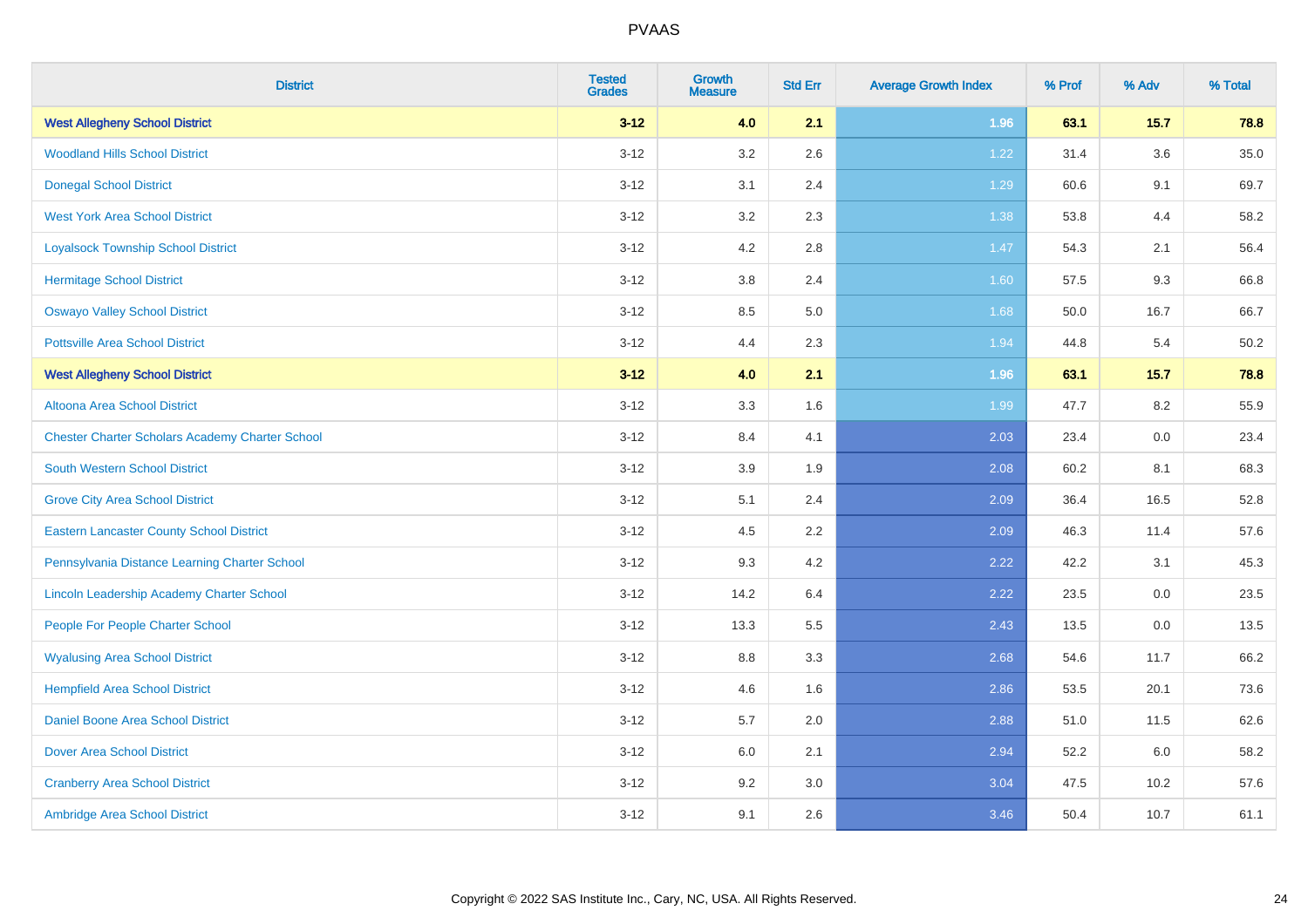| <b>District</b>                               | <b>Tested</b><br><b>Grades</b> | <b>Growth</b><br><b>Measure</b> | <b>Std Err</b> | <b>Average Growth Index</b> | % Prof | % Adv   | % Total |
|-----------------------------------------------|--------------------------------|---------------------------------|----------------|-----------------------------|--------|---------|---------|
| <b>West Allegheny School District</b>         | $3 - 12$                       | 4.0                             | 2.1            | 1.96                        | 63.1   | $15.7$  | 78.8    |
| Pen Argyl Area School District                | $3 - 12$                       | 9.2                             | 2.7            | 3.46                        | 50.0   | 12.6    | 62.6    |
| Selinsgrove Area School District              | $3 - 12$                       | 8.3                             | 2.3            | 3.54                        | 56.8   | 10.0    | 66.8    |
| <b>West Shore School District</b>             | $3 - 12$                       | $5.0\,$                         | 1.4            | 3.59                        | 54.2   | 9.4     | 63.6    |
| <b>Mckeesport Area School District</b>        | $3 - 12$                       | 9.0                             | 2.4            | 3.72                        | 31.0   | 4.5     | 35.5    |
| <b>Allentown City School District</b>         | $3 - 12$                       | 5.3                             | 1.4            | 3.88                        | 25.3   | 2.7     | 28.0    |
| <b>William Penn School District</b>           | $3 - 12$                       | 8.3                             | 2.1            | 3.99                        | 35.6   | 3.0     | 38.7    |
| <b>Greater Nanticoke Area School District</b> | $3 - 12$                       | 11.2                            | 2.8            | 4.01                        | 38.0   | 12.4    | 50.4    |
| Montoursville Area School District            | $3 - 12$                       | 10.8                            | 2.5            | 4.24                        | 44.6   | 20.1    | 64.8    |
| Pocono Mountain School District               | $3 - 12$                       | 6.8                             | 1.5            | 4.62                        | 45.8   | 5.0     | 50.7    |
| <b>Upper Darby School District</b>            | $3 - 12$                       | 6.9                             | 1.5            | 4.62                        | 45.0   | 6.7     | 51.7    |
| Penns Valley Area School District             | $3 - 12$                       | 14.0                            | 2.9            | 4.80                        | 41.9   | 23.1    | 65.0    |
| <b>Wilson School District</b>                 | $3 - 12$                       | 8.8                             | 1.5            | 5.96                        | 52.6   | 14.6    | 67.2    |
| <b>Ridley School District</b>                 | $3 - 12$                       | 10.0                            | 1.6            | 6.10                        | 45.6   | 8.2     | 53.8    |
| <b>Central York School District</b>           | $3 - 12$                       | 12.3                            | 1.7            | 7.20                        | 55.5   | 11.5    | 67.0    |
| <b>Tyrone Area School District</b>            | $3 - 12$                       | 19.7                            | 2.5            | 7.87                        | 60.4   | 16.7    | 77.1    |
| <b>Upper Dublin School District</b>           | $3 - 12$                       | 15.4                            | 1.8            | 8.53                        | 60.8   | 24.8    | 85.6    |
| Philadelphia City School District             | $3 - 12$                       | 7.5                             | 0.6            | 12.64                       | 38.4   | 7.0     | 45.4    |
| <b>Cumberland Valley School District</b>      | $3 - 12$                       | 18.5                            | 1.3            | 14.64                       | 60.7   | 23.4    | 84.1    |
| Esperanza Academy Charter School              | $4 - 11$                       | 4.0                             | 2.5            | 1.61                        | 32.4   | $0.7\,$ | 33.1    |
| Mastery Charter School - Pickett Campus       | $6 - 10$                       | 5.6                             | 5.7            | 1.00                        | 27.8   | 0.0     | 27.8    |
| <b>Innovative Arts Academy Charter School</b> | $6 - 11$                       | $-9.1$                          | 3.7            | $-2.44$                     | 9.5    | 0.0     | 9.5     |
| La Academia Partnership Charter School        | $6 - 11$                       | $-11.0$                         | 4.7            | $-2.34$                     | 6.8    | 0.0     | 6.8     |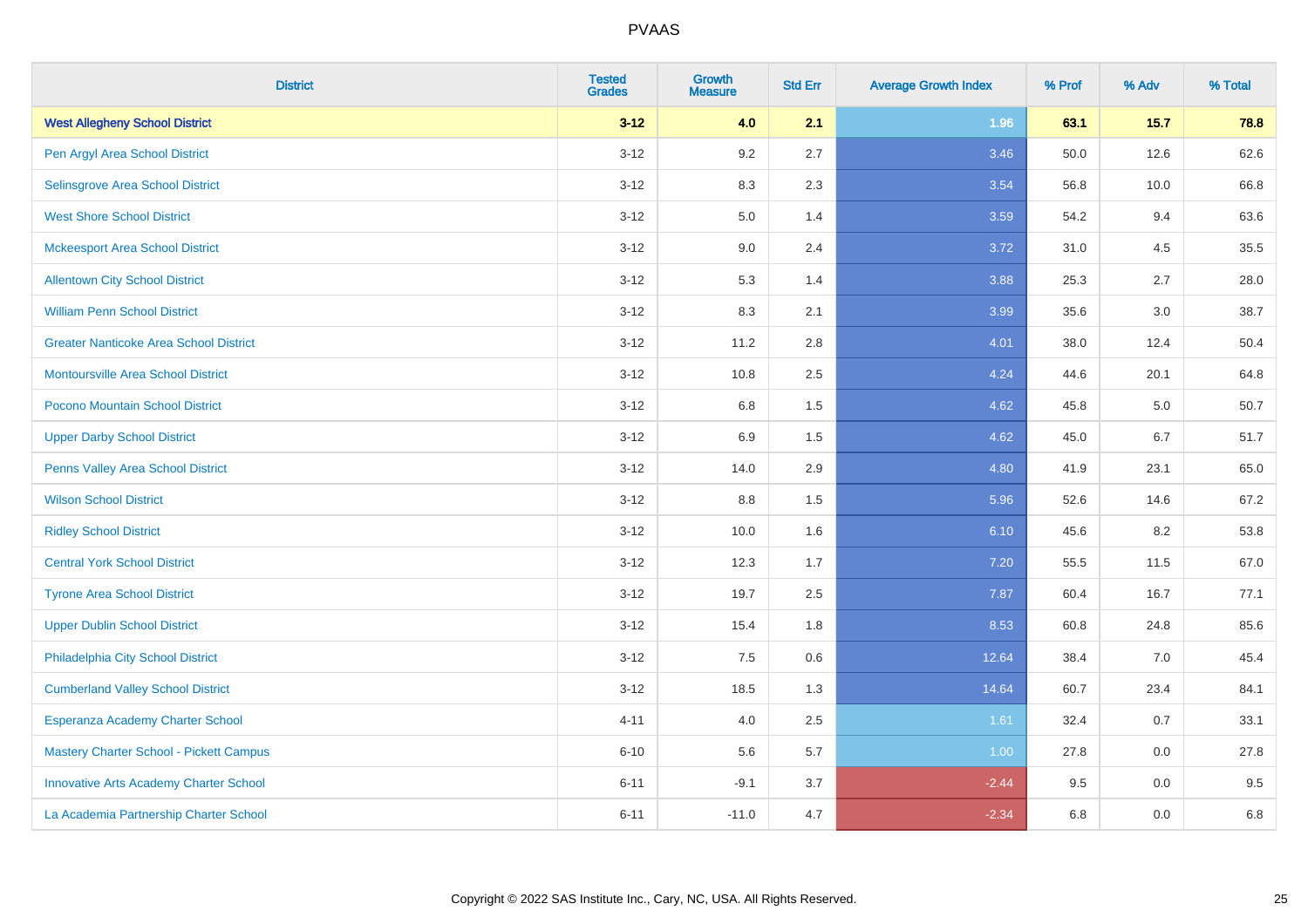| <b>District</b>                                                       | <b>Tested</b><br><b>Grades</b> | <b>Growth</b><br><b>Measure</b> | <b>Std Err</b> | <b>Average Growth Index</b> | % Prof | % Adv   | % Total |
|-----------------------------------------------------------------------|--------------------------------|---------------------------------|----------------|-----------------------------|--------|---------|---------|
| <b>West Allegheny School District</b>                                 | $3 - 12$                       | 4.0                             | 2.1            | 1.96                        | 63.1   | 15.7    | 78.8    |
| Perseus House Charter School Of Excellence                            | $6 - 11$                       | $-5.2$                          | 3.0            | $-1.72$                     | 16.5   | 0.0     | 16.5    |
| Urban Pathways 6-12 Charter School                                    | $6 - 11$                       | 4.8                             | 6.4            | 0.75                        | 28.6   | 0.0     | 28.6    |
| Center For Student Learning Charter School At Pennsbury               | $6 - 12$                       | $-2.9$                          | 6.1            | $-0.47$                     | 42.9   | 0.0     | 42.9    |
| Dr Robert Ketterer Charter School Inc                                 | $6 - 12$                       | 10.1                            | 5.0            | 2.04                        | 14.9   | 0.4     | 15.3    |
| 21st Century Cyber Charter School                                     | $6 - 12$                       | 5.7                             | 2.3            | 2.50                        | 56.7   | 8.3     | 65.0    |
| <b>Mastery Charter School - Gratz Campus</b>                          | $7 - 10$                       | $-23.9$                         | 4.5            | $-5.29$                     | 2.9    | 0.0     | 2.9     |
| <b>Mastery Charter School - Shoemaker Campus</b>                      | $7 - 10$                       | 4.1                             | 3.0            | 1.34                        | 20.9   | 3.3     | 24.2    |
| <b>Achievement House Charter School</b>                               | $7 - 11$                       | $-0.7$                          | 4.0            | $-0.17$                     | 32.5   | 2.6     | 35.1    |
| <b>Mastery Charter High School-Lenfest Campus</b>                     | $7 - 11$                       | 2.5                             | 5.7            | 0.43                        | 40.0   | 0.0     | 40.0    |
| <b>Lincoln Park Performing Arts Charter School</b>                    | $7 - 11$                       | 3.6                             | 2.5            | 1.42                        | 59.6   | 14.7    | 74.3    |
| The New Academy Charter School                                        | $8 - 11$                       | $-10.4$                         | 5.2            | $-2.00$                     | 0.0    | 0.0     | 0.0     |
| <b>West Side CTC</b>                                                  | $9 - 10$                       | $-37.4$                         | 4.3            | $-8.64$                     | 8.8    | 0.0     | $8.8\,$ |
| <b>Bucks County Technical High School</b>                             | $9 - 10$                       | $-12.0$                         | 2.5            | $-4.84$                     | 35.9   | 3.2     | 39.2    |
| <b>Columbia-Montour AVTS</b>                                          | $9 - 10$                       | $-12.5$                         | 3.0            | $-4.16$                     | 22.3   | $0.6\,$ | 22.9    |
| Preparatory Charter School Of Mathematics, Science, Tech, And Careers | $9 - 10$                       | $-4.0$                          | 2.5            | $-1.59$                     | 15.0   | $0.0\,$ | 15.0    |
| <b>Westinghouse Arts Academy Charter School</b>                       | $9 - 10$                       | $-0.7$                          | 3.6            | $-0.19$                     | 59.2   | 8.4     | 67.6    |
| <b>KIPP Dubois Charter School</b>                                     | $9 - 10$                       | 4.7                             | 3.3            | 1.40                        | 31.0   | 1.4     | 32.4    |
| Lehigh Valley Charter High School For The Arts                        | $9 - 10$                       | 7.3                             | 2.6            | 2.82                        | 62.3   | 18.2    | 80.5    |
| <b>Dauphin County Technical School</b>                                | $9 - 11$                       | $-45.5$                         | 2.6            | $-17.72$                    | 14.4   | 2.5     | 16.9    |
| Jefferson County-Dubois AVTS                                          | $9 - 11$                       | $-16.2$                         | 3.9            | $-4.16$                     | 23.0   | 0.0     | 23.0    |
| <b>Universal Audenried Charter School</b>                             | $9 - 11$                       | $-5.8$                          | 2.4            | $-2.40$                     | 14.6   | 0.0     | 14.6    |
| <b>Carbon Career &amp; Technical Institute</b>                        | $9 - 11$                       | $-5.7$                          | 3.6            | $-1.59$                     | 34.5   | 1.2     | 35.7    |